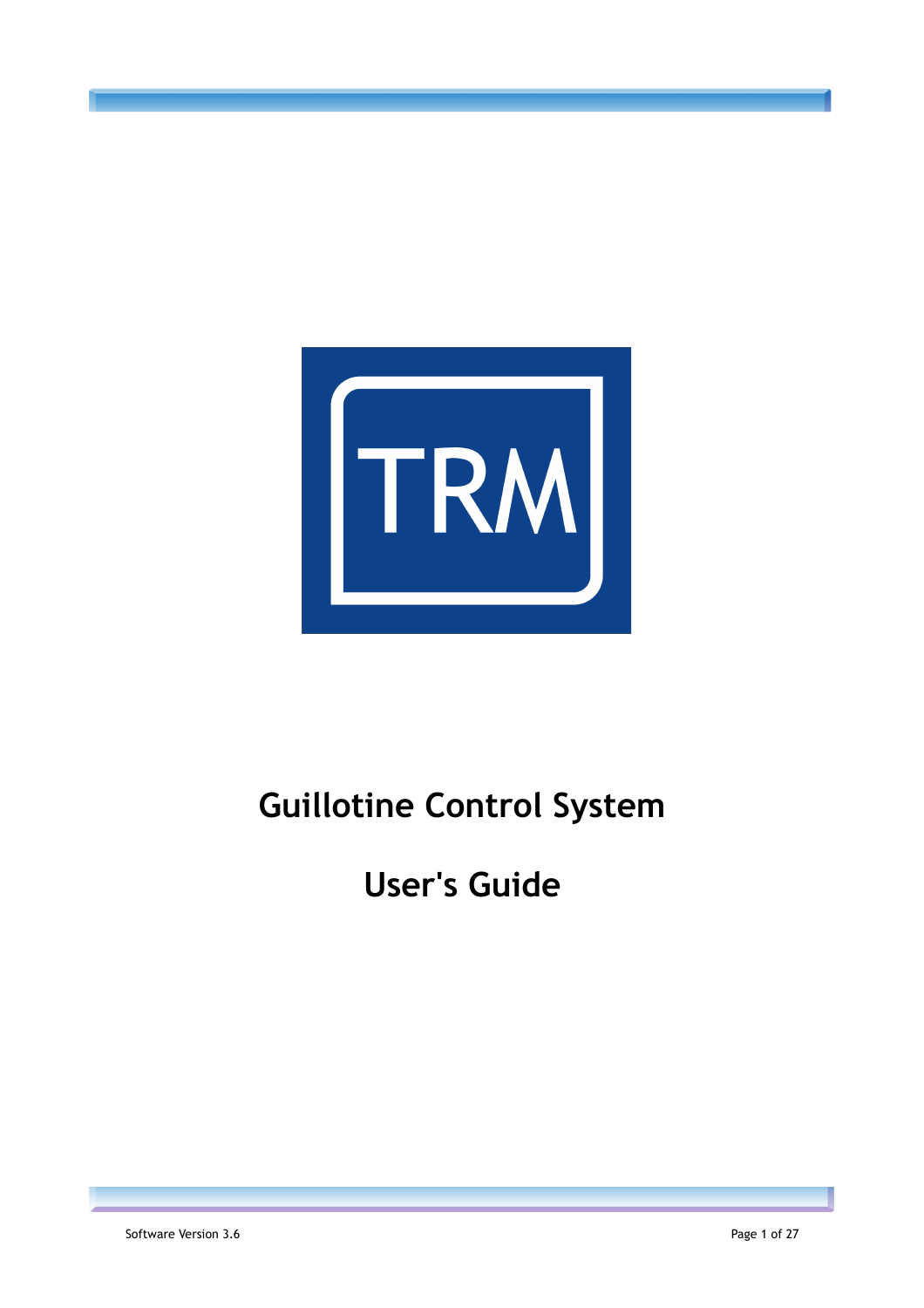## **Table of Contents**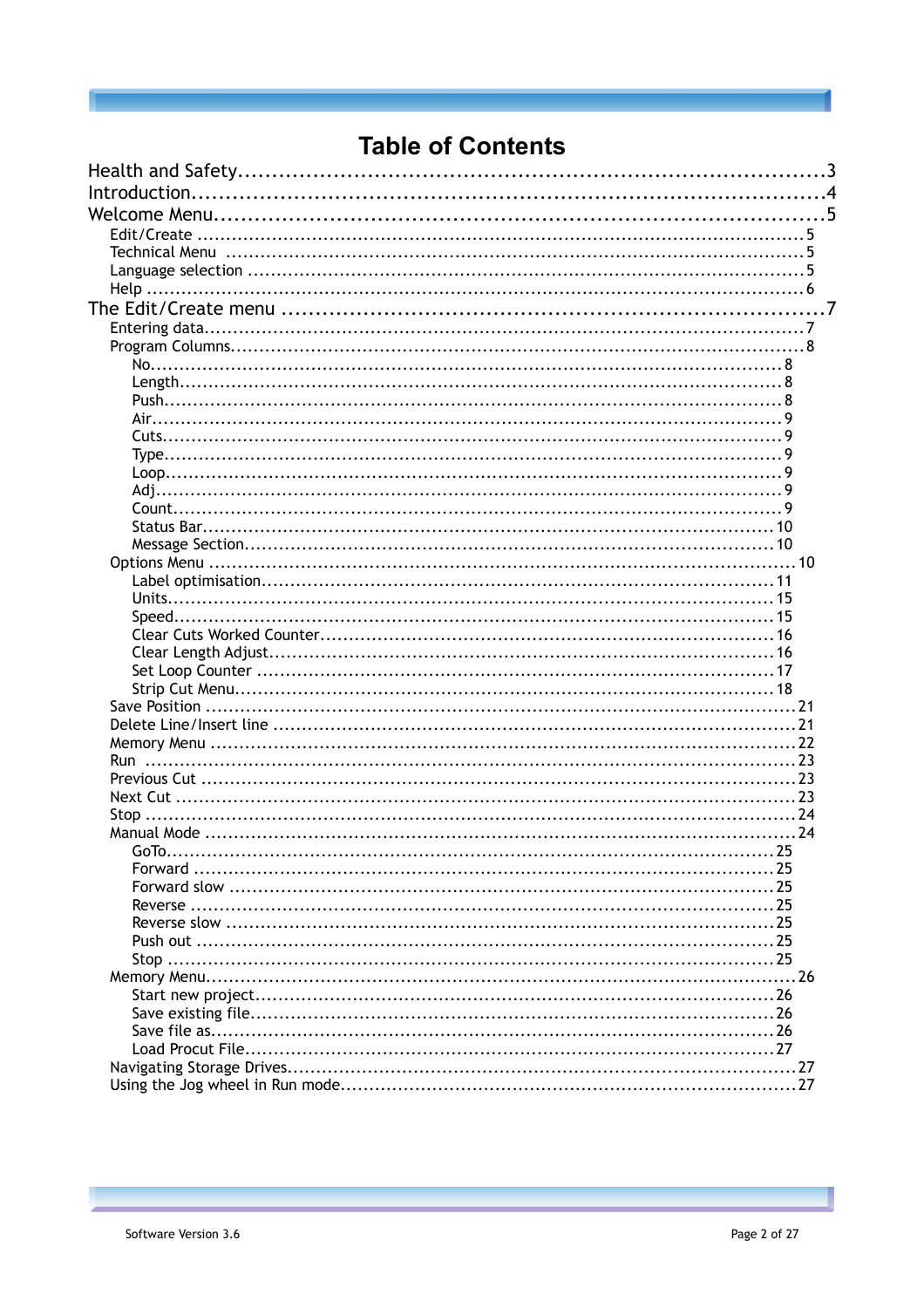## <span id="page-2-0"></span>**Health and Safety**

Warning! Dangerous voltages are present when mains supply is connected.



Warning! Even when the motor is stopped there are dangerous voltages present at Power Circuit terminals.

- 1. The user should ensure that safe working practices are adhered to and that correct Personal Protective Equipment (PPE) is used at all times relevant to the nature of work undertaken and the type of machinery being operated.
- 2. Before powering up or using PROCUT, the user should ensure that the machine being operated is clean, debris free and is being operated in a safe manner as required by the Laws, Rules, Regulations and Best Working Practices in force for the Country in which the equipment is being operated and that all safety devices are in undamaged and correct operating order.
- 3. This software (PROCUT) should not be used by personnel that have not been trained in the use of such software or the machinery it is used on.
- 4. TRM cannot be held liable for the miss-operation or incorrect programming of the system be it operating program or setup parameters.
- 5. Training and operation of machinery is solely the user's/owners responsibility and appropriate Risk Assessment records should be kept at all times.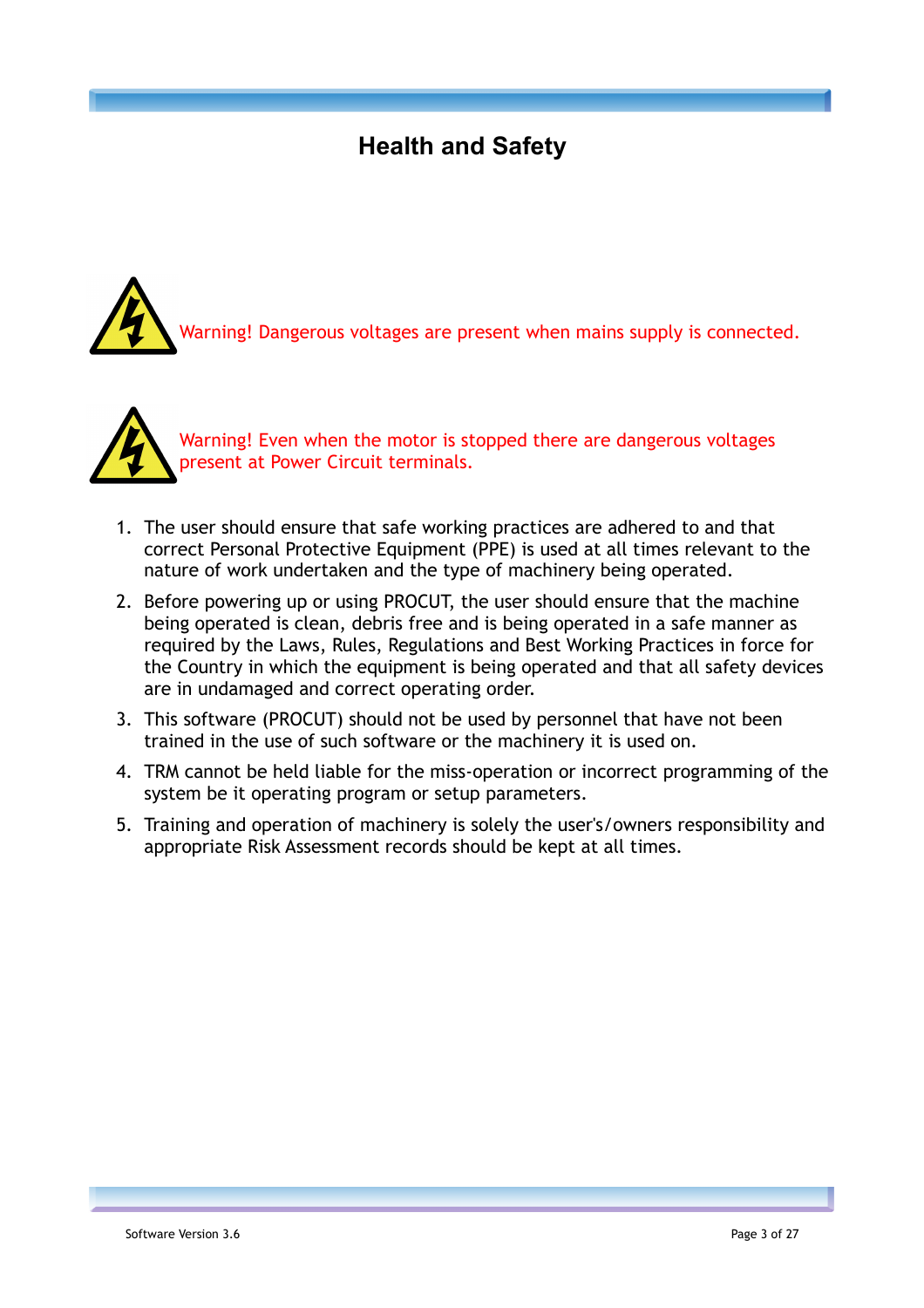## <span id="page-3-0"></span>**Introduction**

PROCUT is a Precision Guillotine Control System designed for use on paper guillotines. It can control the backgauge position and supply signals to the cut control to indicate when the gauge is in position. It takes advantage of the high level of technology in TRM's motion controllers, making all the movements as accurate as possible.

Accuracy is dependant on various parameters of the machine:

- Motor Quality
- Encoder resolution (ppr)
- Machine wear
- **•** Stiction

are a few. TRM supplies good quality motors and 1000ppr encoders with it's DC systems to ensure a high level of precision is achieved. Software and the correct setting of the available parameters can alleviate some of the machine wear issues however machine maintenance will play a large role in removing sticion from the system, this is normally done by using good quality bearings, grease and oil in the transmission system.

The AC systems that we supply operate with much higher encoder PPR however we reduce this to 3000ppr to avoid cable routing issues as higher PPR counts make cable type and routing much more critical.

Following the above principles will achieve a precise and repeatable position control.

This manual assumes that the system has been installed by a professional, has been tested and is safe for use. The operator should however take note of the recommendations in the Health and Safety section before proceeding.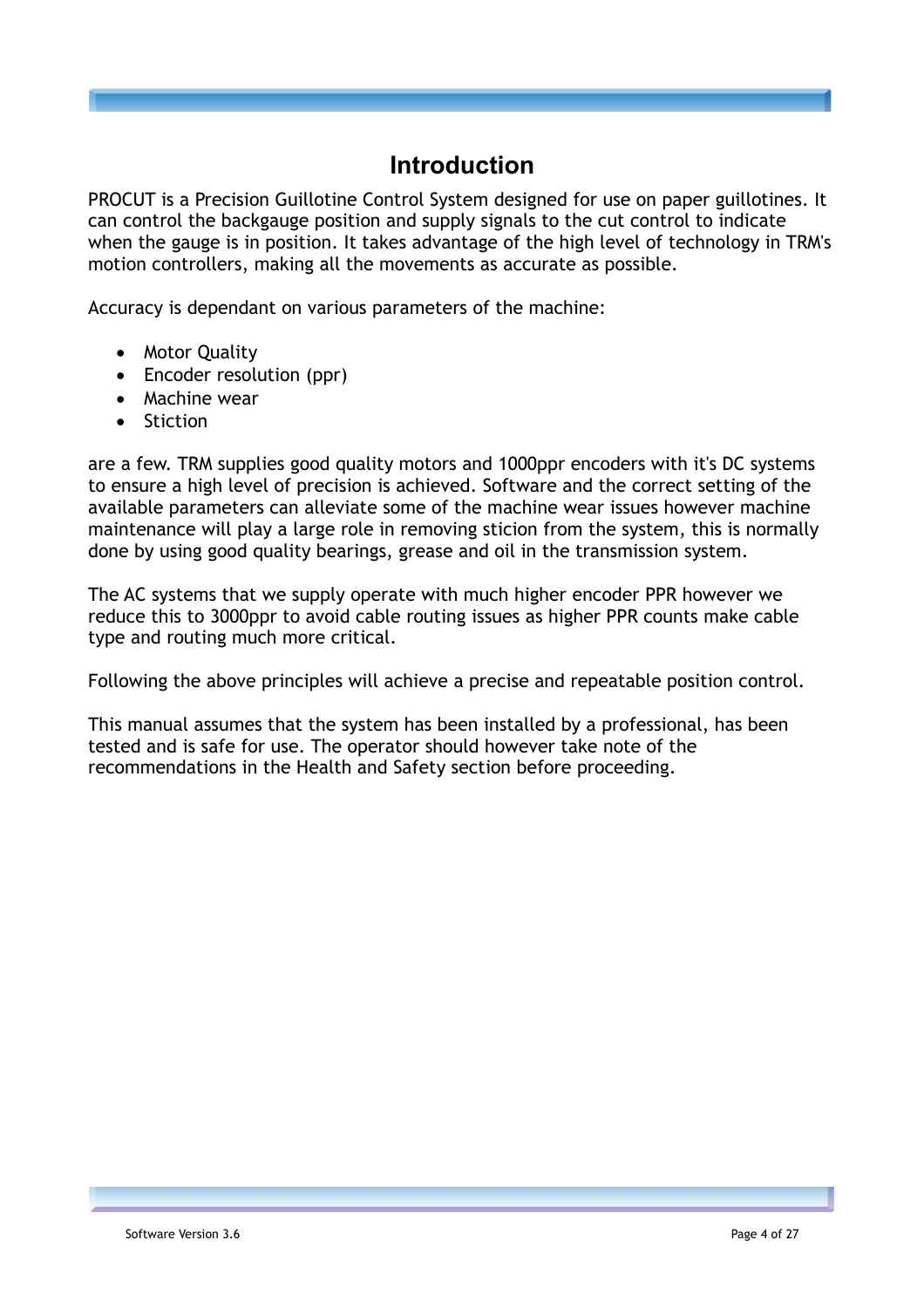## <span id="page-4-3"></span>**Welcome Menu**

TRM International Welcome Menu PROCU www.trminternational.com ΙA

When the controller is turned ON it will display Welcome menu shown below:

On the bottom of the screen there are four icons, the user will have access to the icons just by pressing the controllers 'F' key directly below it.

## <span id="page-4-2"></span>**Edit/Create**



From this menu the operator will be able to create a program, modify a program, open a program and execute a program.

## <span id="page-4-1"></span>**Technical Menu**



This is a engineering menu protected with a password, here is where the engineer has to setup the controller for the first time, setting different values like maximum and minimum cuts, maximum speed, etc. Refer to the installation manual for more information.

## <span id="page-4-0"></span>**Language selection**



Using this option the user can select between languages. Use the up and down arrow keys to select the required language then press ENTER. Press MENU to exit without change.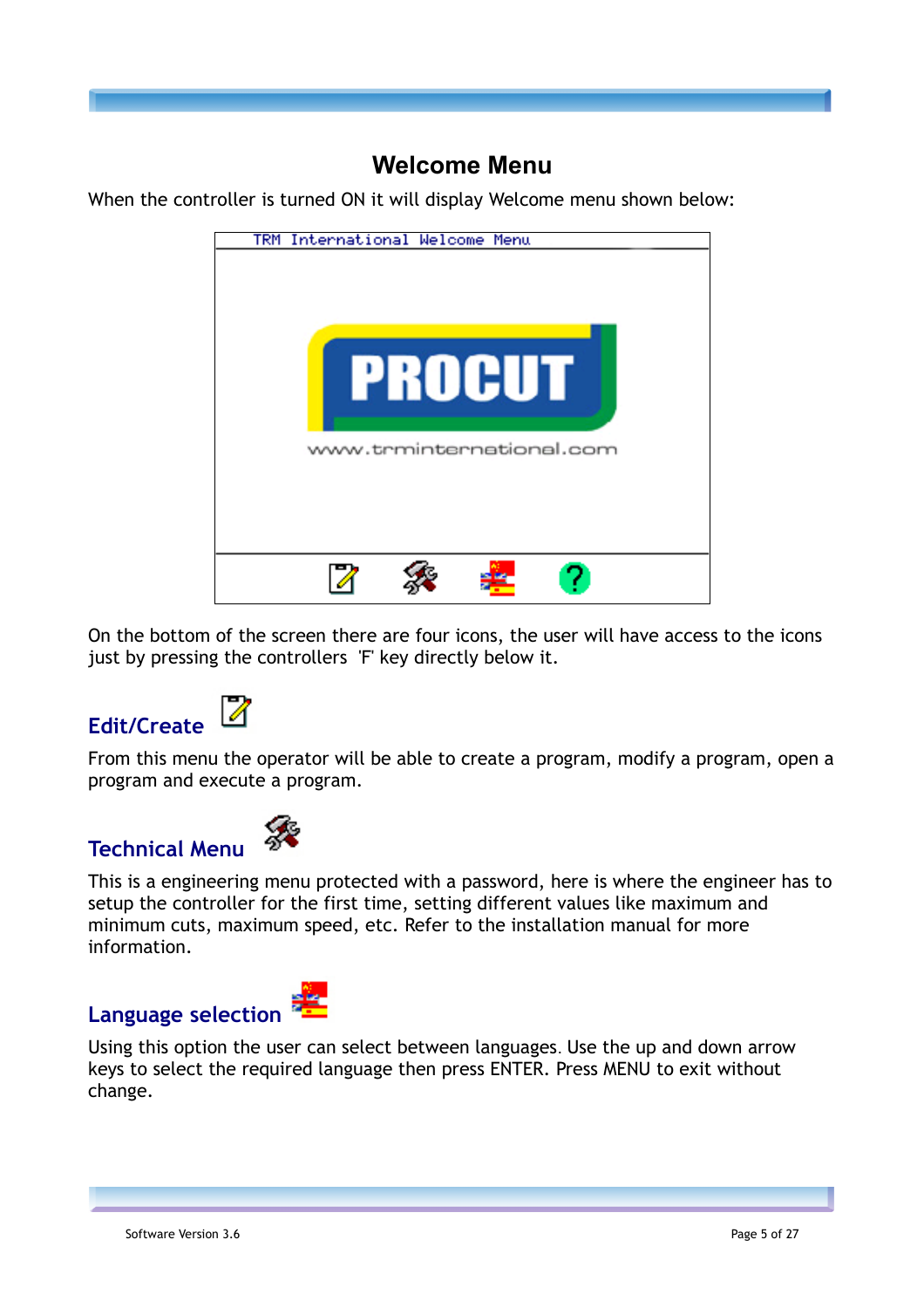<span id="page-5-0"></span>

The help icon will display a help screen to the operator describing the opening screen functions. Further help can be found in the other menus by pressing the F1 key, this will pop up a window describing the available features.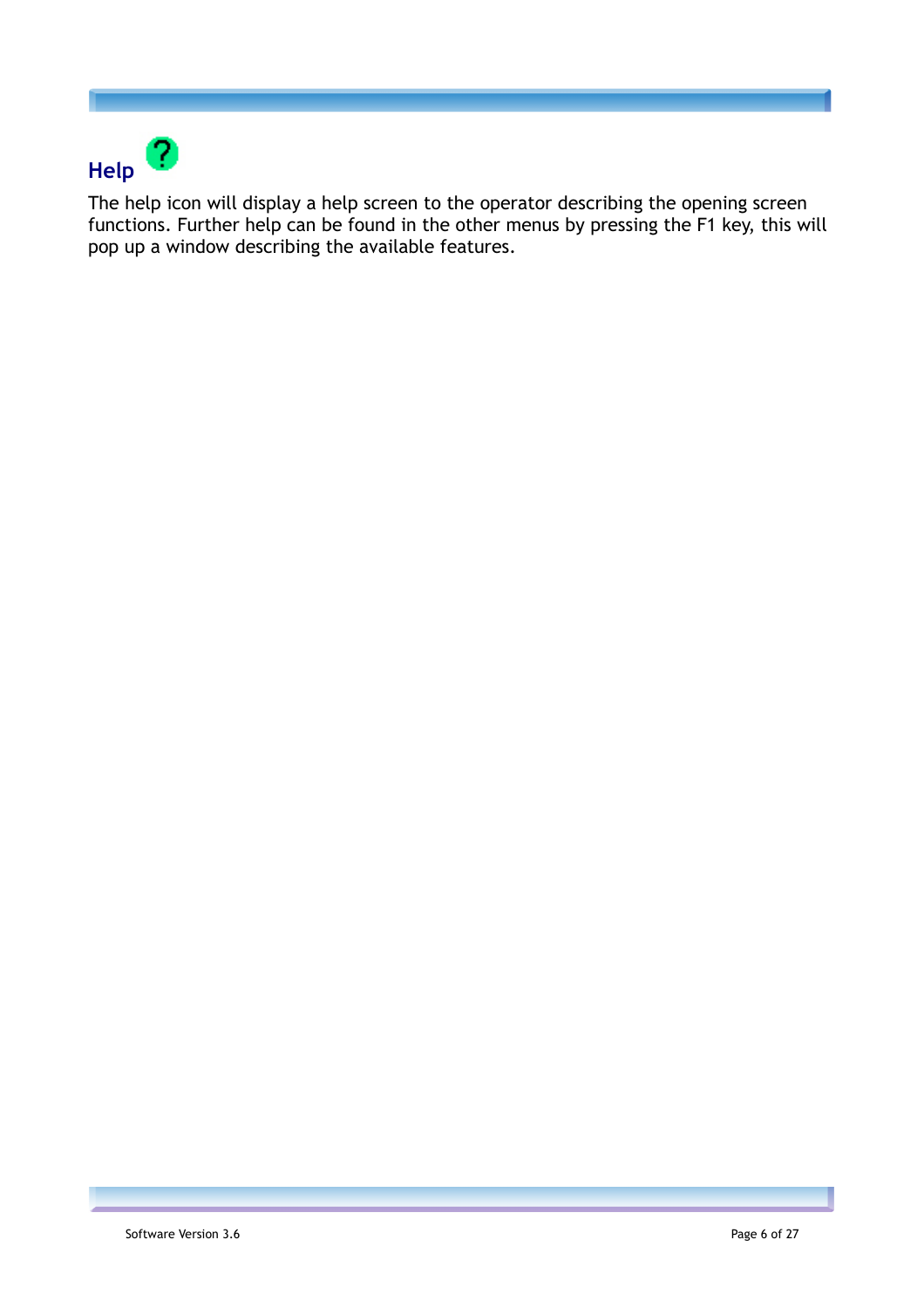## <span id="page-6-1"></span>**The Edit/Create menu**



#### <span id="page-6-0"></span>**Entering data**

The desired column is selected by moving the cursor with the arrow keys on the keypad. Once on the desired column press the number keys to enter the data followed by the ENTER key.

In order to return to the welcome Menu press MENU the key. This will exit the menu and store any data programmed. Accessing the edit/create screen again will display the last used data. However if the the modifications to the file are not saved and the user opens a different program then the data will be lost.

If a value is entered that exceeds the system maximum or minimum a message box will be shown, this will prompt the user with the maximum/minimum values, when the user acknowledges the error the system will enter the maximum/minimum value in the program. The user should then correct the value to within range.

If a typing error is made, the left hand ARROW key can be used to delete the last character typed. When the controller is new there will be no data loaded into the menu as shown above.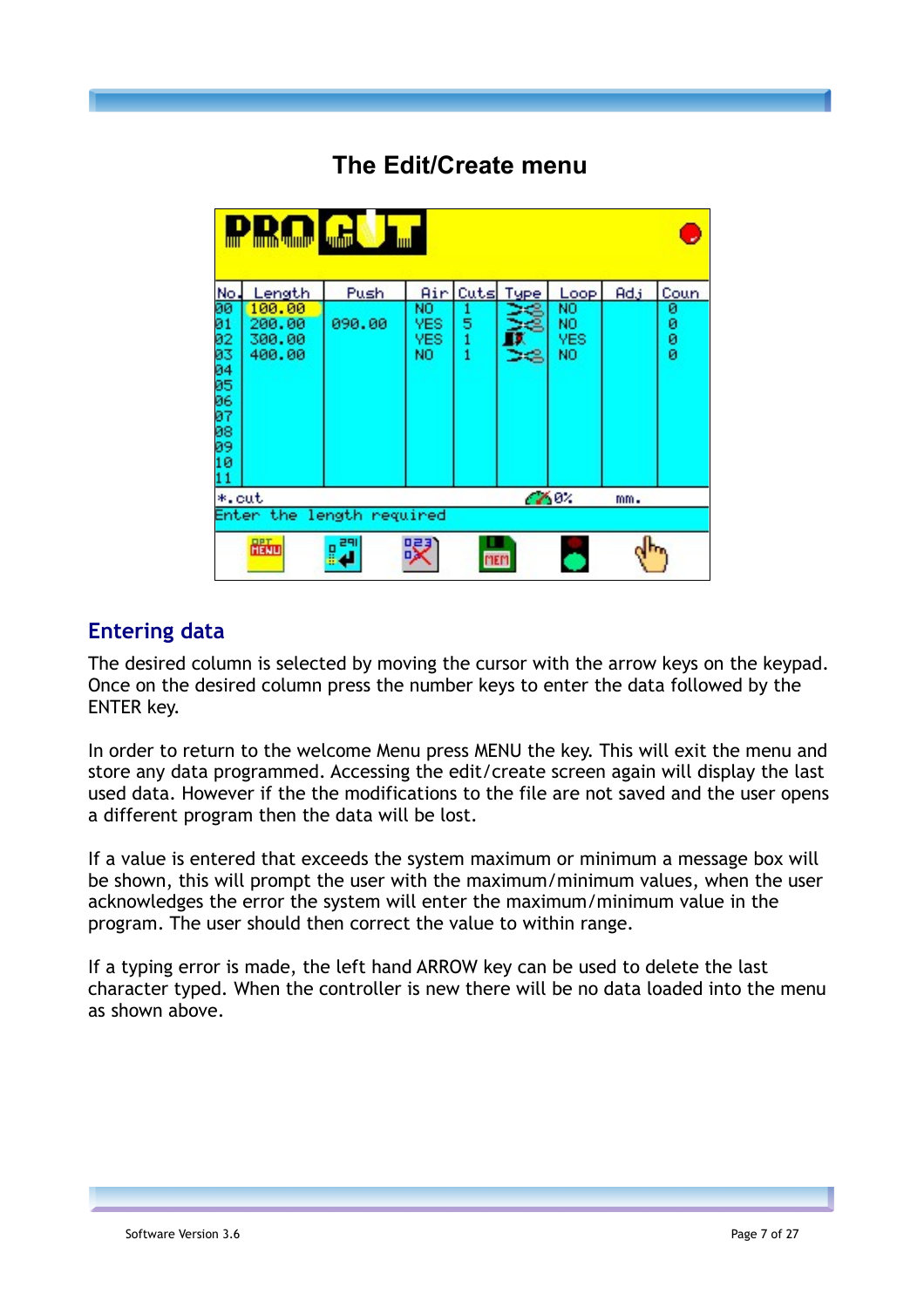

An explanation of the Edit/Create menu is shown below

### <span id="page-7-3"></span>**Program Columns**

The data required for each column is entered using the number keys on the keypad and use the arrow keys for moving the cursor between the columns.

#### <span id="page-7-2"></span>**No.**

Represents the line number of the program and cannot be edited. There is a maximum of 1000 lines.

#### <span id="page-7-1"></span>**Length**

In this column the user has to enter the cut position. Please note that the machine has a Maximum and a Minimum cut therefore the program will tell the user with an error message if a cut outside the limits has been typed. When the error message is acknowledged the program will enter maximum or minimum limit in that position whatever is the closest.

#### <span id="page-7-0"></span>**Push**

Is a push out position which will be effective after the cut of the same line has been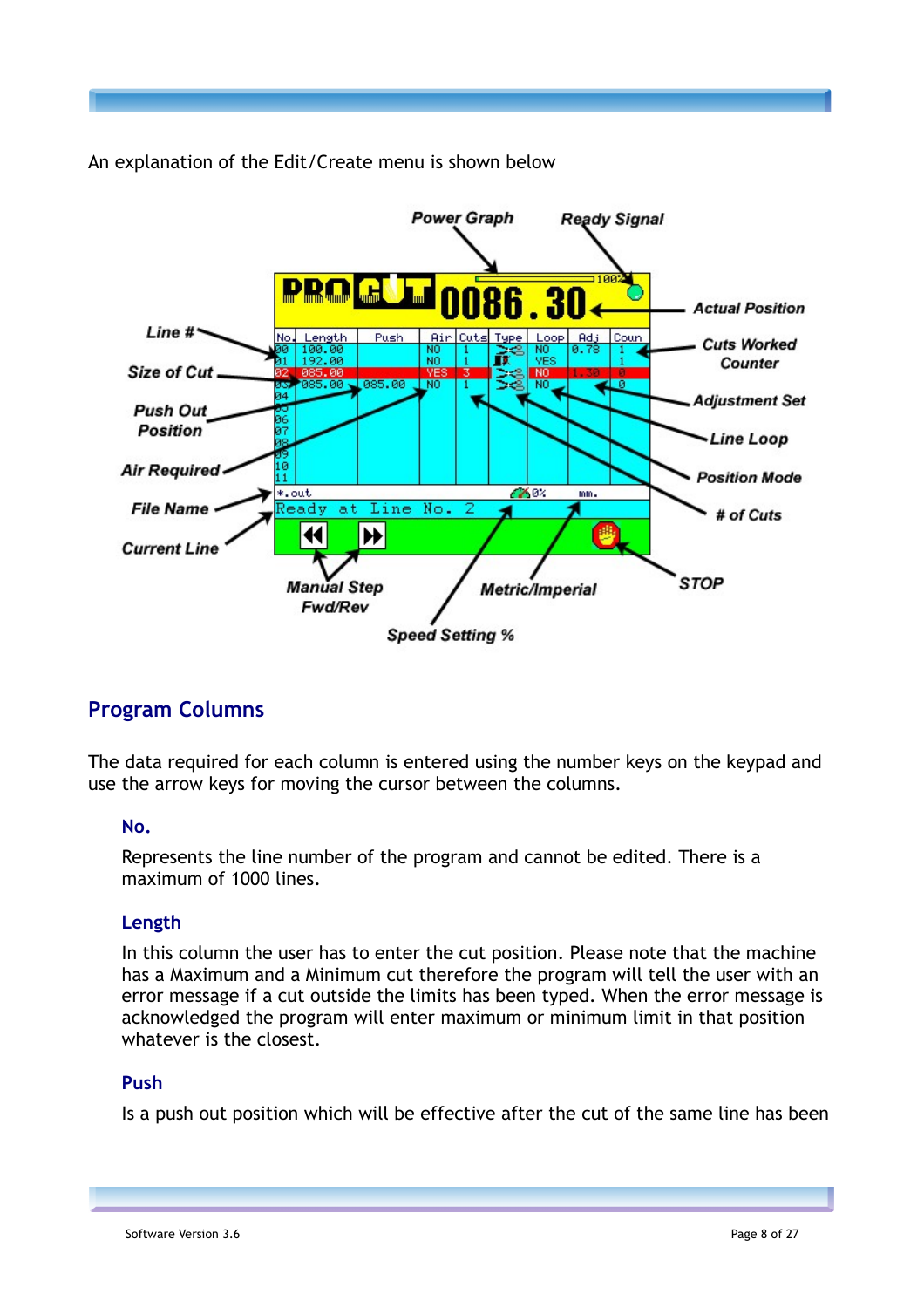executed. If 0 is entered it means there is no push out, and the position will be left blank. If "450" is entered as a position and "200" is entered as the push position the backgauge will move to 200 following the cut at 450. The system will then move to the next cut position.

#### <span id="page-8-5"></span>**Air**

The user can select between 'ON' or 'OFF' in this column. The air table will then be turned on or off while moving the paper between cuts. This can be set by using the + and – keys.

#### <span id="page-8-4"></span>**Cuts**

Number of cuts for that position, by default it will be 1 cut.

#### <span id="page-8-3"></span>**Type**

Using the '+' and '-' Keys the user can select among three options: Cut , Just clamp, and load position which is represented as no clamp and no knife.

|    | Cut (always<br>with clamp) |
|----|----------------------------|
| DQ | Clamp no Cut               |
|    | Load Position              |

#### <span id="page-8-2"></span>**Loop**

This column is mainly used when using the label optimisation feature and the controller will automatically enter program. This will be YES or NO. When not using the label optimisation feature we recommend not to edit this column.

#### <span id="page-8-1"></span>**Adj**

This Adjustment feature will allow the user to temporary modify the program without changing its original values. It is intended for when minor corrections are needed, for example when the humidity is too high and the paper expands a little bit. This value is temporary and will never be saved into the program, then when the program is opened again values will be cleared in this column. In order to use this feature the electronic Jog Wheel has to be installed.

#### <span id="page-8-0"></span>**Count**

This column displays the number of executed cuts, it cannot be edited. The controller will automatically update the number of cuts worked. The operator can reset this column to 0 by using the "clear cuts worked" option on the options menu explained below.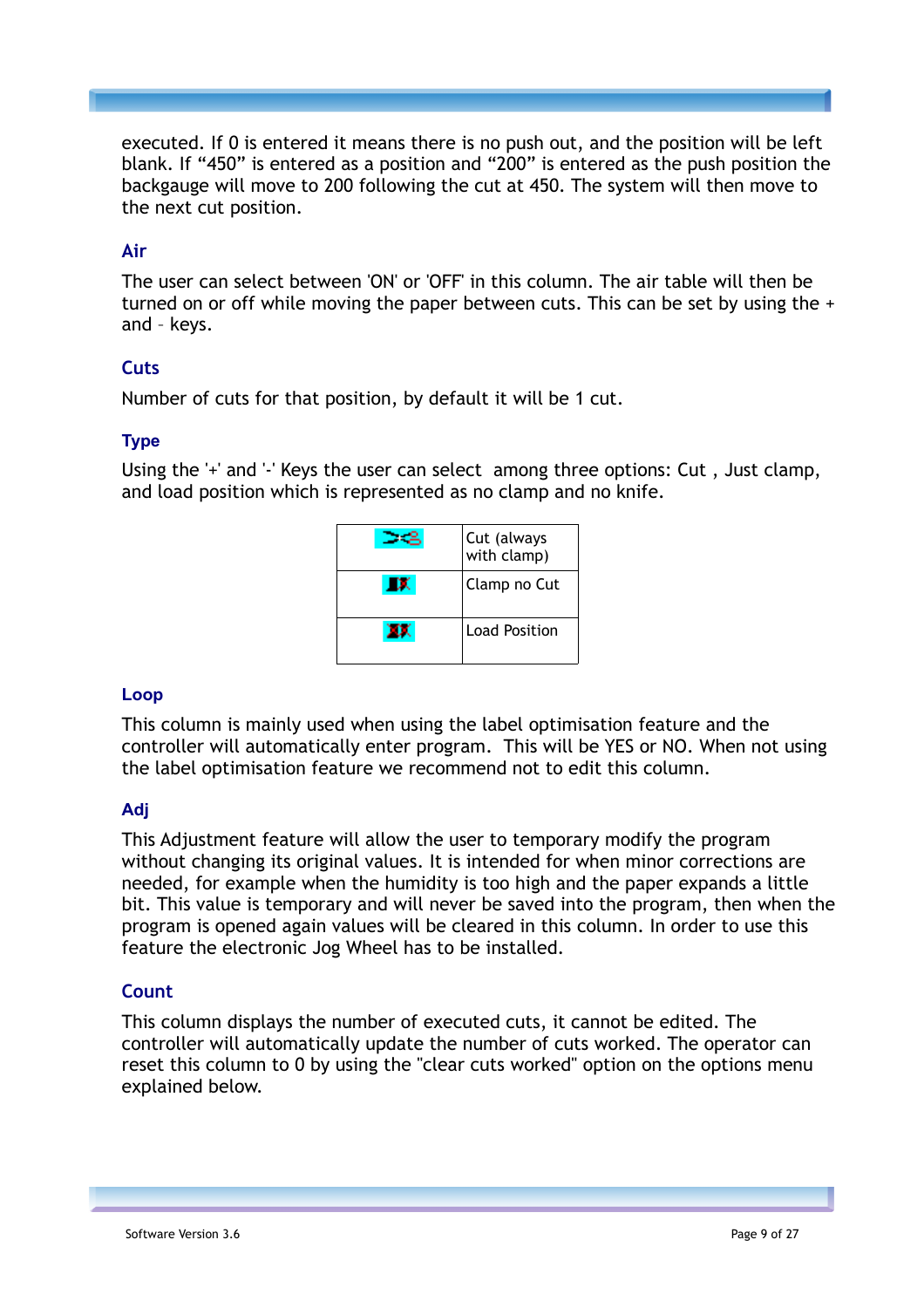#### <span id="page-9-2"></span>**Status Bar**

The status bar is located just below the data section, it shows file information, an icon showing if the file has been modified, forward speed and unit measurement.

#### <span id="page-9-1"></span>**Message Section**

Please note in the figure below that the Edit/Create menu has a message section, in this section the controller displays messages to the operator that will assist with data entry.

| بالمعتصب بنادر            |  | 780. | mm. |
|---------------------------|--|------|-----|
| Enter the length required |  |      |     |
| <b>HENU</b>               |  |      |     |
|                           |  |      |     |

On the bottom of the Edit/Create menu screen there are 6 icons which allow the user access the different functions used to edit or run the program. To access each icon the user has to press the 'F' key below it. A description of the icons functions follows:

<span id="page-9-0"></span>

By selecting this icon the screen will display a pull down menu. Use the arrow keys to scroll between the options and press ENTER to select one of them.

|           | <b>Antura</b> <mark>Antural S</mark> |                                  |  |        |     |        |
|-----------|--------------------------------------|----------------------------------|--|--------|-----|--------|
|           |                                      | Lable Optimise Menu              |  |        |     |        |
| No.       | Units                                |                                  |  |        | Adj | Coun   |
| 00<br>01  | Speed                                |                                  |  |        |     | ø<br>ø |
| 02        |                                      | <u>Clear Cuts Worked Counter</u> |  |        |     | ø      |
| 03        |                                      | Clear Length Adjust              |  |        |     | ø      |
| 04<br>05  |                                      | Set Loop Counter                 |  |        |     |        |
| 06        |                                      | Strip Cut Menu                   |  |        |     |        |
| 07<br>08  |                                      |                                  |  |        |     |        |
| 09        |                                      |                                  |  |        |     |        |
| 10<br>11  |                                      |                                  |  |        |     |        |
| $*$ , cut |                                      |                                  |  | CZ 07. | mm. |        |
|           |                                      | Enter the length required        |  |        |     |        |
|           | 嚴                                    | g                                |  |        |     |        |
|           |                                      |                                  |  |        |     |        |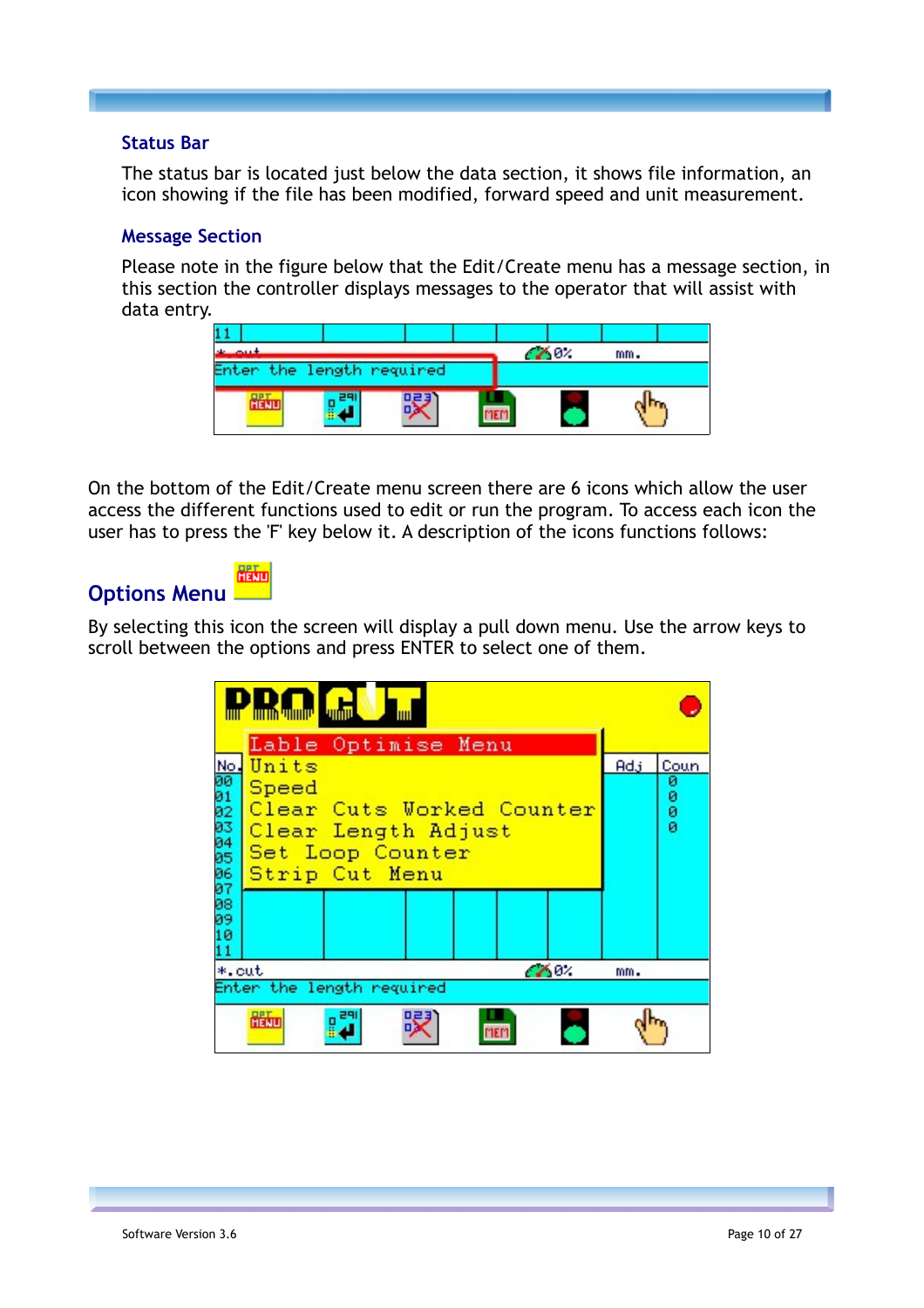#### <span id="page-10-0"></span>**Label optimisation**

It is intended to help users to create programs with repetitive cuts such as labels. By using this function it will give the user two options for reducing scrap paper and save the user of typing a long program therefore saving time and money.

There are just a few parameters to enter and remember that the controller's calculations involve the minimum and maximum cut limits in the machine.

| Optimise Label Cutting Menu                                                                                                                              |                                                                               |
|----------------------------------------------------------------------------------------------------------------------------------------------------------|-------------------------------------------------------------------------------|
| Paper X Dimension<br>Paper Y Dimension<br>Label X Dimension<br>Label Y Dimension<br>X Space<br>Y Space<br>Edge Trim Cut X<br>Edge Trim Cut Y<br>Quantity | 1150.0<br>0700.0<br>049.0<br>055.0<br>005.0<br>005.0<br>005.0<br>005.0<br>100 |
|                                                                                                                                                          |                                                                               |
|                                                                                                                                                          |                                                                               |

The parameters to be entered are explained as follows:

- 1. Paper X dimension: This is the longer side of the ream of paper to be cut, for controller calculations "X length" will always be bigger that "Y length" so if you type an "X length" smaller than "Y length" the controller automatically will swap the 2 values over.
- 2. Paper Y dimension: This is the shortest side of the ream of paper to be cut.
- 3. Label X dimension: This is the X dimension of the label to be cut.
- 4. Label Y dimension: This is the Y dimension of the label to be cut.
- 5. X space: This is the amount of space between the end of one label and the beginning of the next label on the X side.
- 6. Y space: This is the amount of space between the end of one label and the beginning of the next label on the Y side.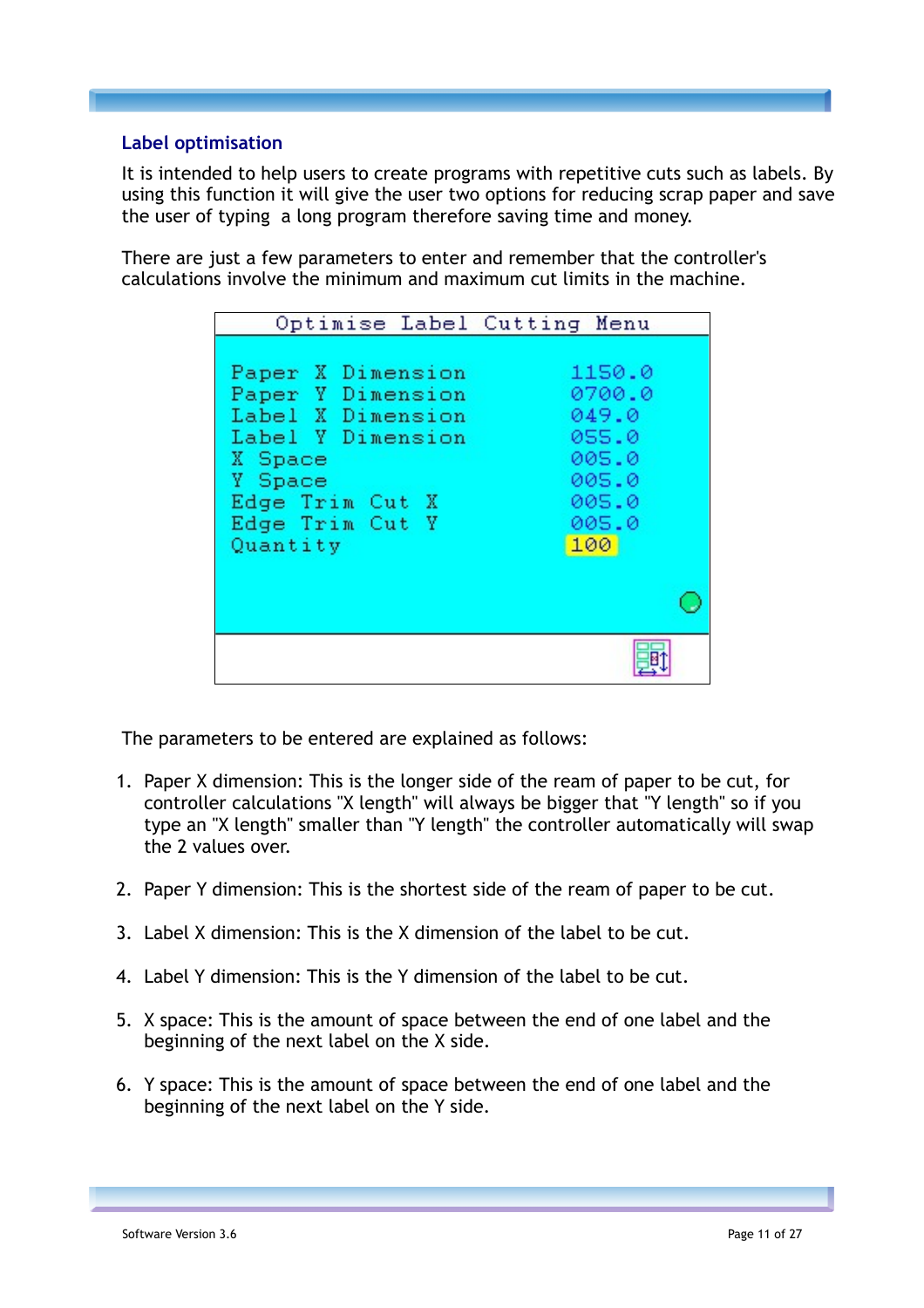- 7. X trim: This is the dimension for trimming the paper on the ream's X side. If the cuts involve the whole paper the calculations also involve trimming both ends of the paper.
- 8. Y trim: This is the dimension for trimming the paper on the ream's Y side. If the cuts involve the whole paper the calculations also involve trimming both ends of the paper.
- 9. Quantity: This is the amount of labels you want to cut, if the quantity is small then there would be a bigger wastage but the optimisation is trying to give you minimal scrap therefore more cuts will be created.
- 10.If the quantity is bigger than the maximum possible the controller will ignore it and will just make the maximum possible labels for that ream of paper.

When all parameters are entered, press the 'F' key below the  $\frac{1}{\sqrt{2}}$  icon, 2 options will appear on screen X<>X and X<>Y.

|                   | Optimisation Results Menu |    |     |                                |       |       |  |
|-------------------|---------------------------|----|-----|--------------------------------|-------|-------|--|
| Type              |                           |    |     | Qty_X Qty_Y Total Usage Size X | v     |       |  |
| <b>X&lt;&gt;X</b> |                           |    |     |                                |       |       |  |
| XK XY             |                           |    |     |                                |       |       |  |
|                   | 20                        | 5. | 100 | 033.5                          | 065.0 | 400.0 |  |
|                   | 18                        | 6  | 108 | 036.2                          | 065.0 | 376.0 |  |
|                   |                           |    |     |                                |       |       |  |
|                   |                           |    |     |                                |       |       |  |
|                   |                           |    |     |                                |       |       |  |
|                   |                           |    |     |                                |       |       |  |
|                   |                           |    |     |                                |       |       |  |
|                   |                           |    |     |                                |       |       |  |
|                   |                           |    |     |                                |       |       |  |
|                   |                           |    |     |                                |       |       |  |
|                   |                           |    |     |                                |       |       |  |
|                   |                           |    |     |                                |       |       |  |
|                   |                           |    |     |                                |       |       |  |
|                   |                           |    |     |                                |       |       |  |
|                   |                           |    |     |                                |       |       |  |
|                   |                           |    |     |                                |       |       |  |
|                   |                           |    |     |                                |       |       |  |
|                   |                           |    |     |                                |       |       |  |

X<>X means that the X label dimension is in the same direction of the X side of the ream of paper to be cut.

X<>Y means that the Y label dimension is in the direction of the X side of the ream of paper to be cut. Please remember that by choosing this option the other 2 parameters on the Y side (Y Trim, Y space) will remain for the Y side of the ream of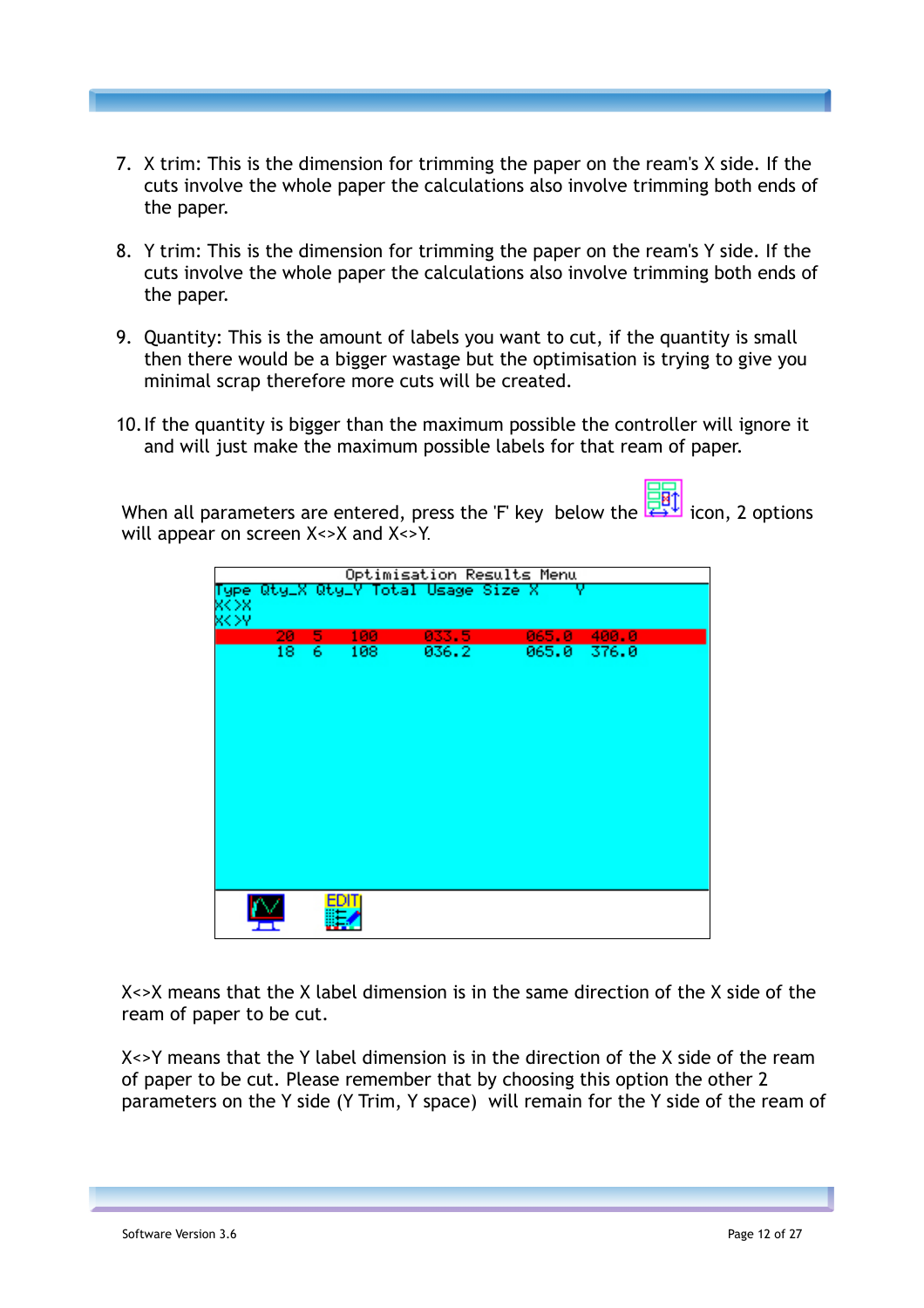paper.

By pressing the 'F' key below the graph icon the screen will show a pop up menu.



The options are: "Draw to scale" or "Use all screen". Use the arrow keys to scroll down and press ENTER to select an option. A graph of the cuts to be made will display on screen as shown below:



Press menu to return to the previous screen then using the arrow keys and pressing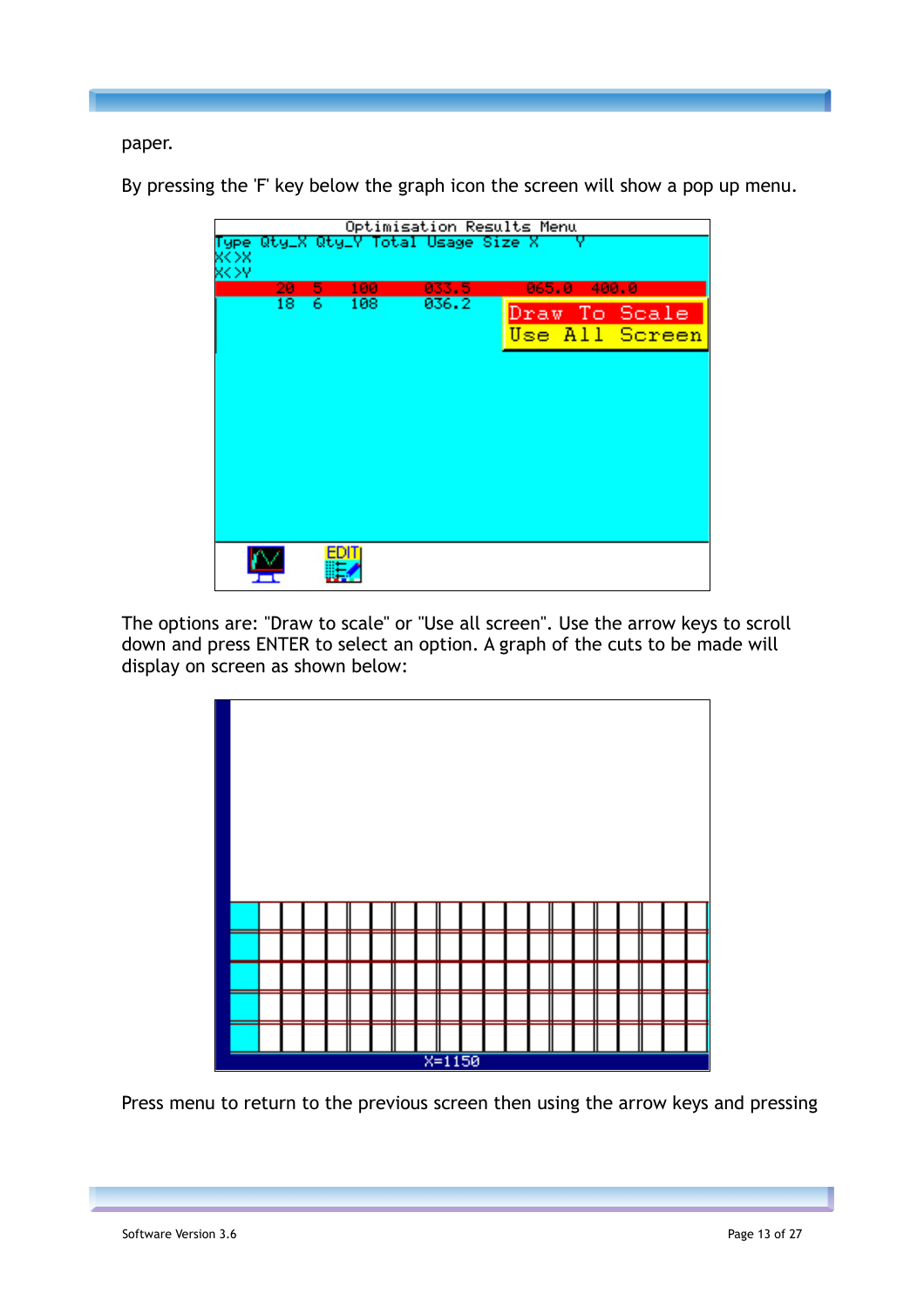the F key below the Edit Icon **EDIT** select one of the two optimisation results and the program created by the controller will load automatically into the Edit/Create menu.

|                                                                      | <b>IMAN WINDER</b>                                                                                                     | umu!                      | шı                                                                                 |             |             | 0505.65                                                                              |     |                                                          |
|----------------------------------------------------------------------|------------------------------------------------------------------------------------------------------------------------|---------------------------|------------------------------------------------------------------------------------|-------------|-------------|--------------------------------------------------------------------------------------|-----|----------------------------------------------------------|
| No                                                                   | Length                                                                                                                 | <b>Push</b>               | Air                                                                                | <b>Cuts</b> | <b>Type</b> | Loop.                                                                                | Adj | Coun                                                     |
| 00<br>01<br>02<br>03<br>04<br>05<br>06<br>07<br>08<br>09<br>10<br>11 | 695.00<br>640.00<br>635.00<br>580.00<br>575.00<br>520.00<br>515.00<br>460.00<br>455.00<br>400.00<br>1145.00<br>1096.00 | 200.00                    | <b>NO</b><br>NO<br>NO<br>NO<br>NO<br>NO.<br>NO.<br>NO.<br>NO.<br>YES.<br>NO.<br>NO | 5<br>5      |             | NO<br>NO<br>NO<br>NO<br>NO<br>NO<br>NO<br>NO<br>NO<br>NO<br><b>YES</b><br><b>YES</b> |     | ø<br>ø<br>ø<br>ø<br>ø<br>ø<br>ø<br>ø<br>ø<br>ø<br>ø<br>ø |
| $*.$ cut                                                             |                                                                                                                        |                           |                                                                                    |             | 782         |                                                                                      | mm. |                                                          |
|                                                                      |                                                                                                                        | Enter the length required |                                                                                    |             |             |                                                                                      |     |                                                          |
|                                                                      | Hitu                                                                                                                   | <b>Part</b>               | 焽                                                                                  |             |             |                                                                                      |     |                                                          |

This label optimisation function is intended to help users in the creation of a program but in some cases adding few lines manually to the program will be required. For example when a cut can not be made because of the "minimum cut" allowed on the machine, often it is possible to rotate the paper 180 degrees and then make the cut(s), in that case the user will have to enter the values manually.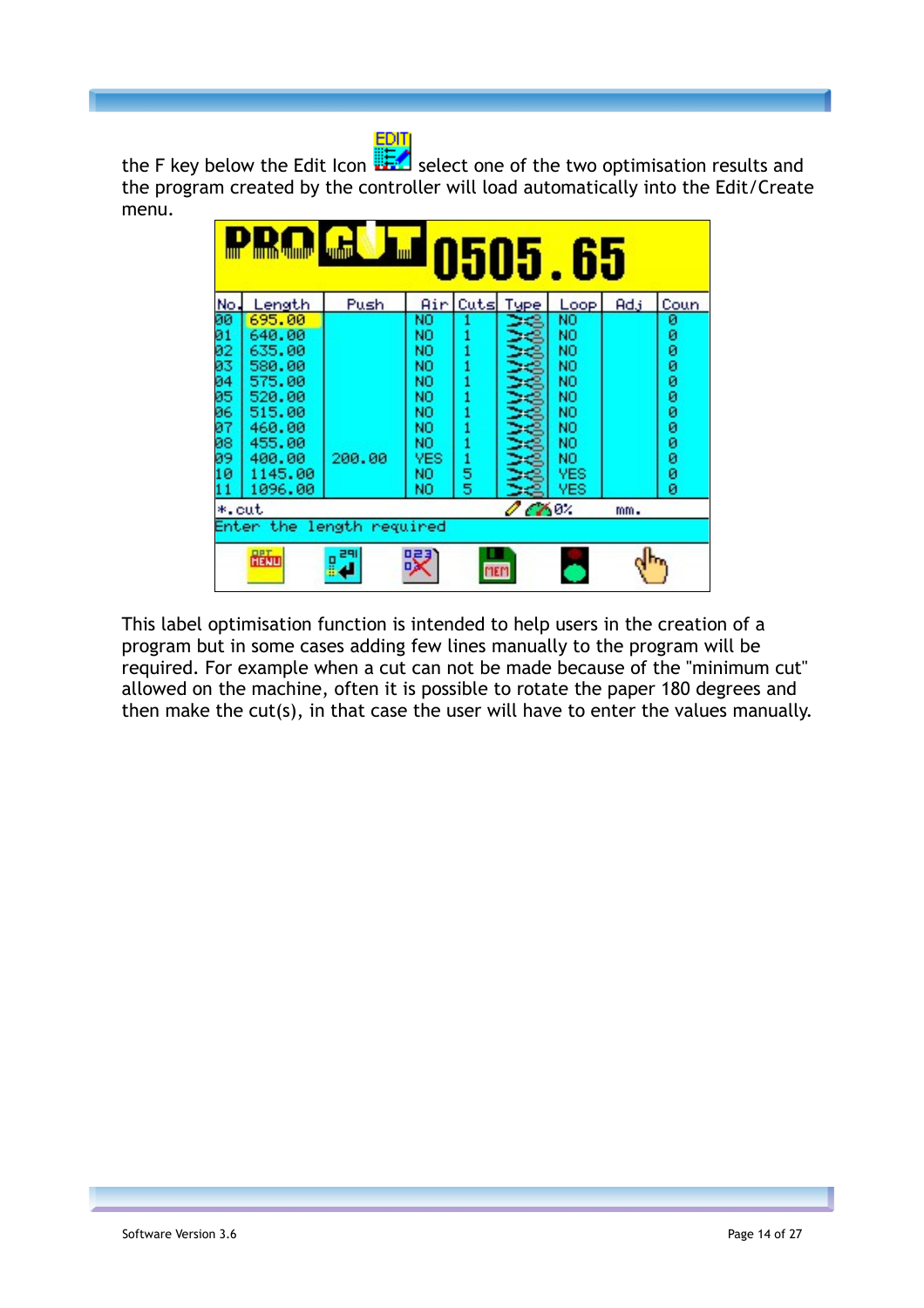#### <span id="page-14-1"></span>**Units**

This function allows the user to select between Millimetres and Inches. By selecting this option the values will change automatically and the screen will display the units selected.

| IIIII                                                                       | <b>ANTIN TANACTE</b>                     | umu<br>Use Millimeters    |                          |                    |                     |                                       |                 |                          |
|-----------------------------------------------------------------------------|------------------------------------------|---------------------------|--------------------------|--------------------|---------------------|---------------------------------------|-----------------|--------------------------|
| No.<br>00<br>01<br>02<br>03<br>04<br>05<br>06<br>07<br>08<br>09<br>10<br>11 | Use Inches<br>200.00<br>300.00<br>400.00 | 090.00                    | YES<br><b>YES</b><br>NO. | 5<br>$\frac{1}{1}$ | uts Type<br>ж<br>33 | Loop<br>NO<br>NO<br><b>YES</b><br>NO. | Ad <sub>3</sub> | Coun<br>0<br>ø<br>ø<br>ø |
|                                                                             | procut.cut                               | Enter the length required |                          |                    | 0.680.              |                                       | mm.             |                          |
|                                                                             | <b>Hido</b>                              | 29<br>g                   | 焽                        | MEM                |                     |                                       |                 |                          |

#### <span id="page-14-0"></span>**Speed**

Using this setting the user will be able to change the forward speed in a percentage of the maximum speed, once selected the speed will be displayed on the screen next to the file name.

|                                                                      | <b>TIMMILI</b>             | Enter Speed setting       |                          |             |         |                                |     |                  |
|----------------------------------------------------------------------|----------------------------|---------------------------|--------------------------|-------------|---------|--------------------------------|-----|------------------|
| No.                                                                  | (10                        | to $100\%$ )              |                          |             | ipe.    | Loop                           | Adj | Coun             |
| 00<br>01<br>02<br>03<br>04<br>05<br>06<br>07<br>08<br>09<br>10<br>11 | 200.00<br>300.00<br>400.00 | 090.00                    | YES.<br><b>YES</b><br>NO | 5<br>1<br>1 | e<br>32 | NO<br>NO.<br><b>YES</b><br>NO. |     | 0<br>ø<br>ø<br>ø |
|                                                                      | procut.cut                 |                           |                          |             | 0.680.  |                                | mm. |                  |
|                                                                      |                            | Enter the length required |                          |             |         |                                |     |                  |
|                                                                      | Hitu                       | 29<br>g                   | 焽                        | MEM         |         |                                |     |                  |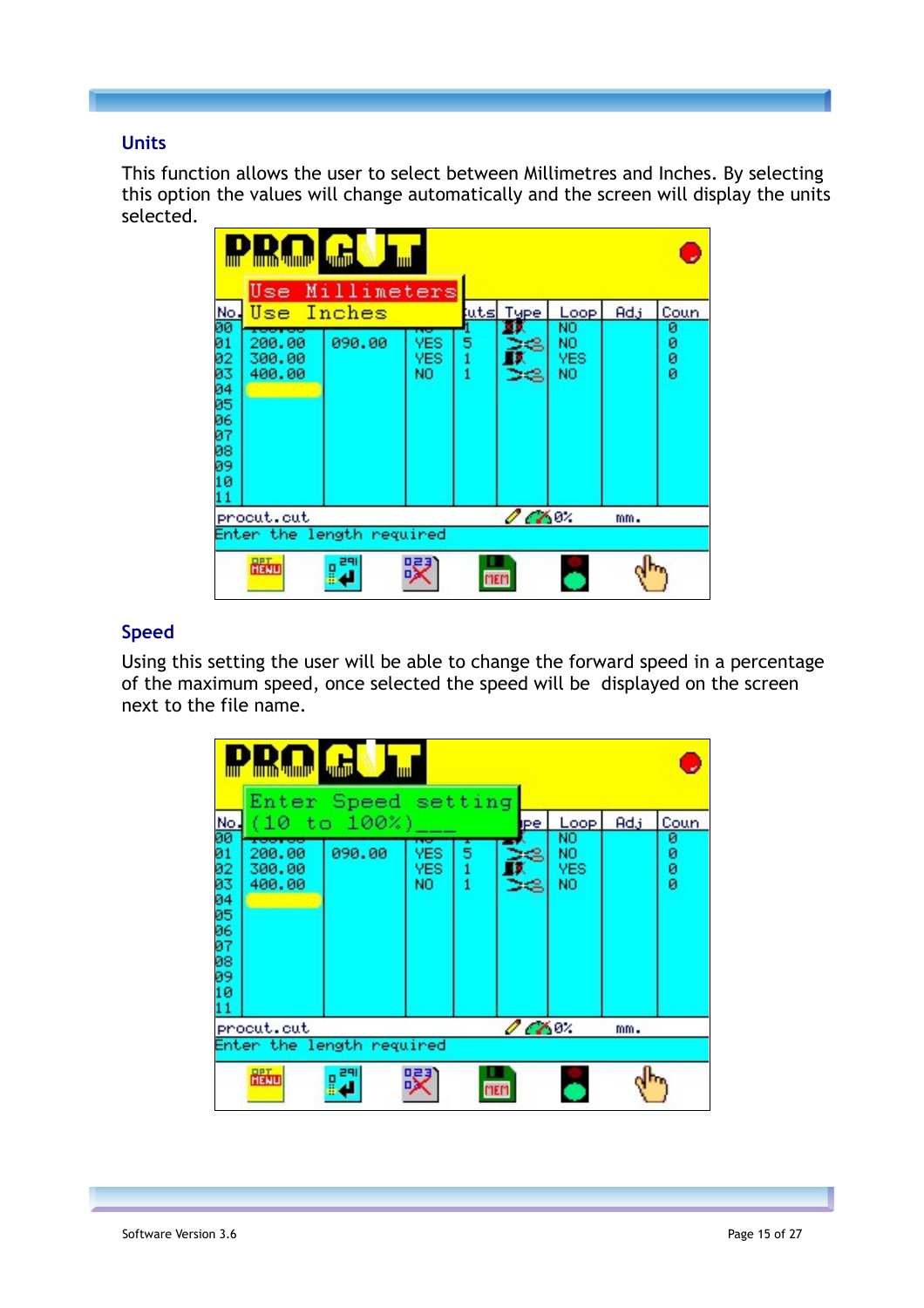#### <span id="page-15-1"></span>**Clear Cuts Worked Counter**

By selecting this option the number of cuts in the column "Cuts Worked" will be cleared.



#### <span id="page-15-0"></span>**Clear Length Adjust**

This option will clear all data in the 'Adj' column.

| ШT                                                                   | <b>ANTIN WINNIP</b>        | umu<br>шı<br>Clear Adjust Length |                         |             |          |                         |     |                  |
|----------------------------------------------------------------------|----------------------------|----------------------------------|-------------------------|-------------|----------|-------------------------|-----|------------------|
| No.                                                                  | Cancel                     |                                  |                         |             | ipe.     | Loop                    | Adj | Coun             |
| 00<br>Ø1<br>02<br>03<br>04<br>05<br>06<br>07<br>08<br>09<br>10<br>11 | 200.00<br>300.00<br>400.00 | 090.00                           | YES<br><b>YES</b><br>NO | 5<br>1<br>i | ×З<br>34 | NO<br>NO.<br>YES<br>NO. |     | ø<br>ø<br>ø<br>ø |
|                                                                      | procut.cut                 |                                  |                         |             | 0.68     |                         | mm. |                  |
|                                                                      |                            | Enter the length required        |                         |             |          |                         |     |                  |
|                                                                      | Hitu                       | 리민<br>g                          | 焽                       |             | mem      |                         |     |                  |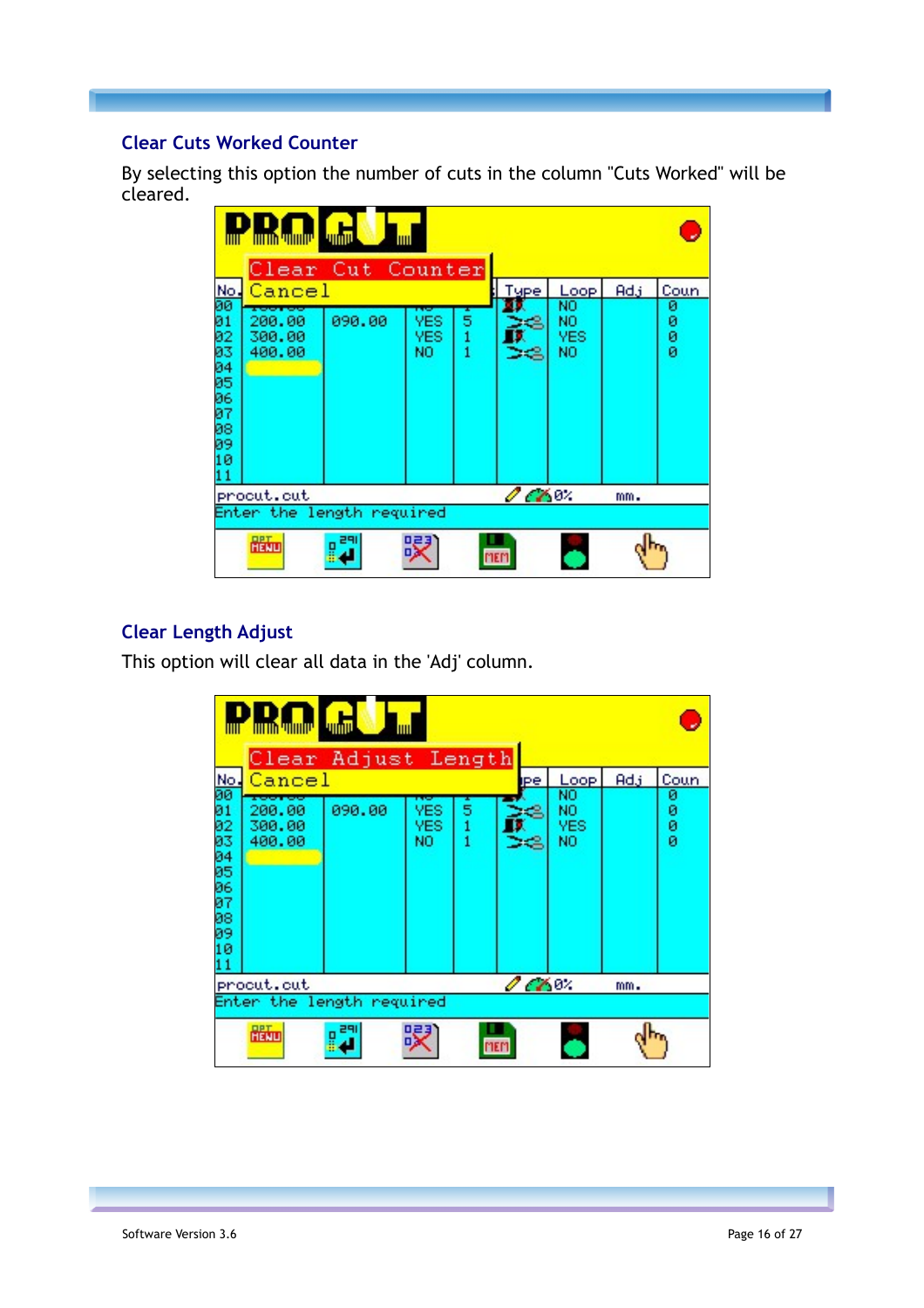#### <span id="page-16-0"></span>**Set Loop Counter**

The controller has a loop counter which stops the controller when the counter reaches zero. If the counter is set to zero then the machine will operate until the operator stops the controller by pressing any key on the keypad or the stop button. By selecting this option the user is asked to enter the number of they wish to complete.

|                                                                      | <b>THE MITH MINUTE</b><br>The.                      | <b>VIMIN</b><br>number of loops | mп                            |             |        |                              |     |                  |
|----------------------------------------------------------------------|-----------------------------------------------------|---------------------------------|-------------------------------|-------------|--------|------------------------------|-----|------------------|
| No.                                                                  |                                                     |                                 |                               |             | ipe    | Loop                         | Adj | Coun             |
| 00<br>Ø1<br>02<br>03<br>04<br>05<br>06<br>07<br>08<br>09<br>10<br>11 | <b>Service Andrew</b><br>200.00<br>300.00<br>400.00 | 090.00                          | --<br>YES<br><b>YES</b><br>NO | 5<br>1<br>1 | æ<br>œ | NO<br>NO<br><b>YES</b><br>NO |     | ø<br>ø<br>ø<br>ø |
|                                                                      | procut.cut                                          |                                 |                               |             | 0.680. |                              | mm. |                  |
|                                                                      | Enter the length required                           |                                 |                               |             |        |                              |     |                  |
|                                                                      | <b>Hidu</b>                                         | 291<br>H                        | 焽                             |             |        |                              |     |                  |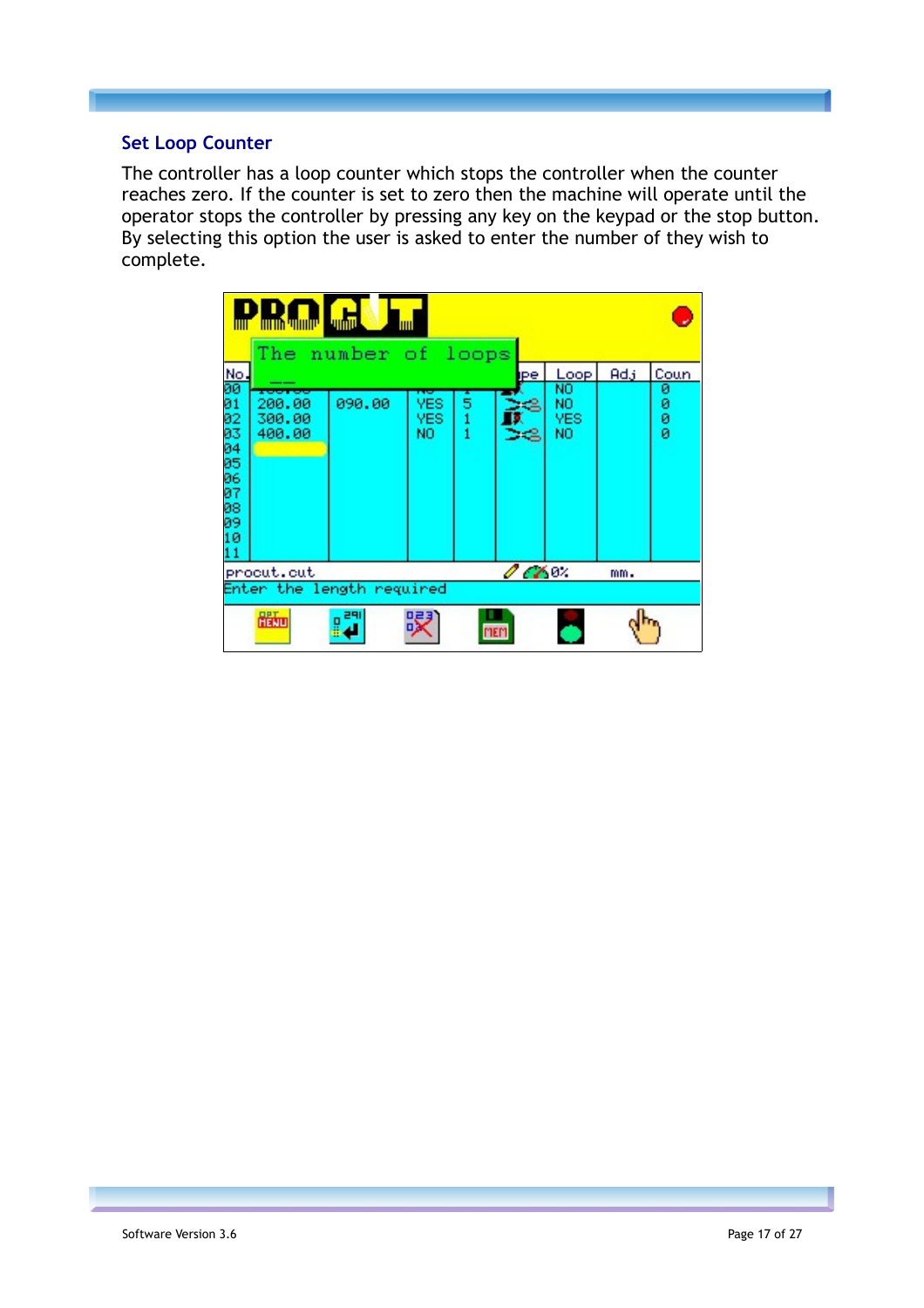#### <span id="page-17-0"></span>**Strip Cut Menu**

The Strip cut menu is intended as a simplified version of the Label menu enabling the operator to create strips of paper with edge trim if needed. There are only 4 parameters to enter which avoids complex paper rotating calculations.

| Strip Cutting Menu                                                                      |                                   |
|-----------------------------------------------------------------------------------------|-----------------------------------|
| Paper Length Dimension<br>Strip Height Dimension<br>Edge Trim Cut<br>Quantity per Sheet | 0750.0<br>0025.0<br>0005.0<br>020 |
|                                                                                         |                                   |

Once the data is entered press F8 to calculate and verify there is sufficient paper for the sizes programmed.

| Strip Optimisation Results Menu                                                              |                                                   |
|----------------------------------------------------------------------------------------------|---------------------------------------------------|
| Paper Length<br>Quantity per sheet<br>Strip Height<br>Trim<br>Minimum Cut<br>Unused Material | 750.0<br>0020<br>025.0<br>005.0<br>085.0<br>250.0 |
|                                                                                              |                                                   |

If everything looks OK press F4 to populate the Edit screen with the cuts needed. There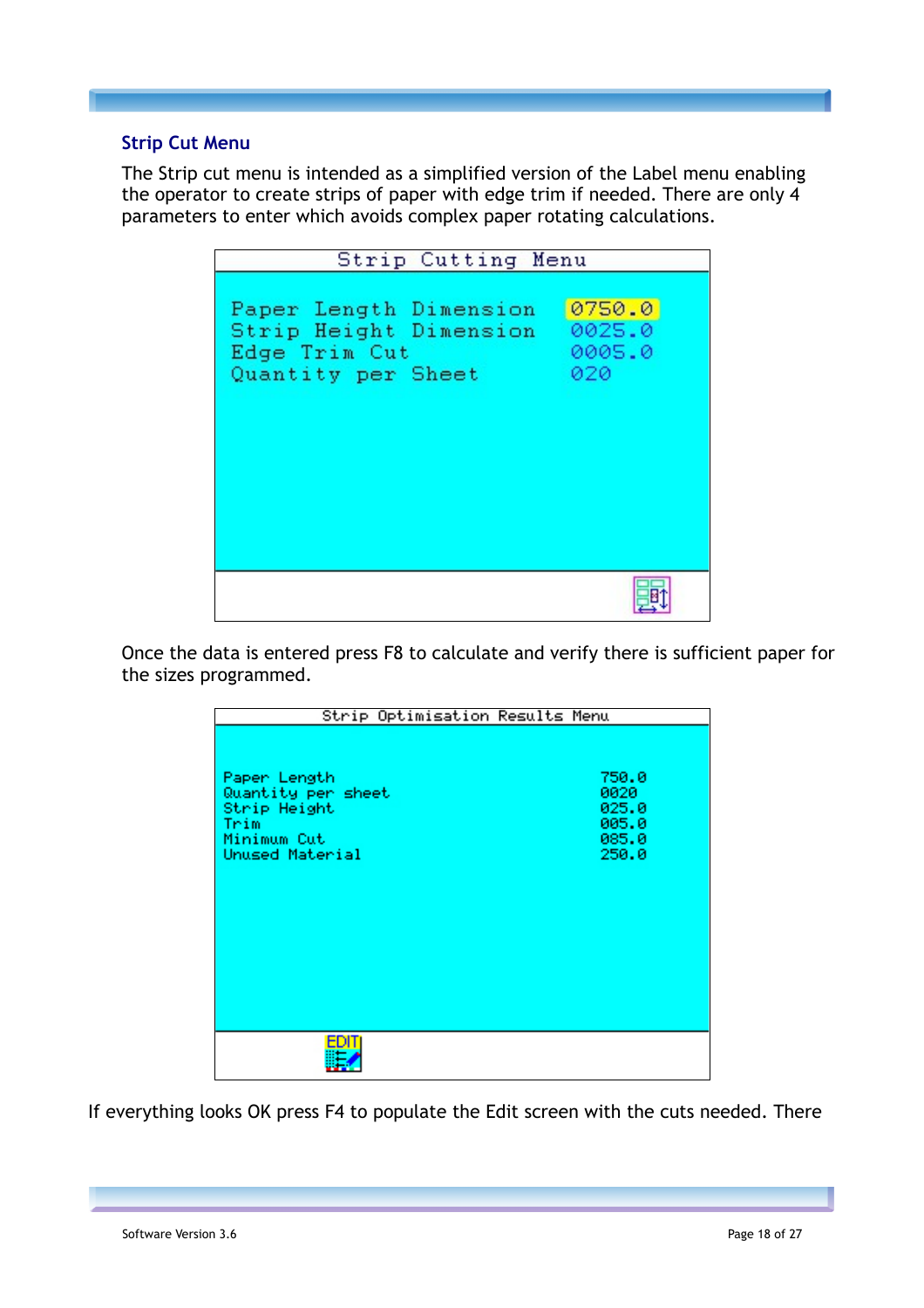is a warning message shown before the data is populated to ensure a program is not overwritten:

|                                                                                              | Strip Optimisation Results Menu              |                                                            |
|----------------------------------------------------------------------------------------------|----------------------------------------------|------------------------------------------------------------|
| Paper Length<br>Quantity per sheet<br>Strip Height<br>Trim<br>Minimum Cut<br>Unused Material |                                              | 750.0<br>0020<br>025.0<br>005.0<br>085.0<br>250.0          |
|                                                                                              | Warning Optimisation will<br>before use      | overwrite the current data<br>Please save any new programs |
|                                                                                              | Press MENU to exit or<br>any key to continue |                                                            |

Press any key apart from menu to populate the Edit screen as shown below in the following 2 images:

|                                                                      | <b>ANT<sup>S  </sup> ANTIA <sup>DI</sup>NAIP  </b>                                                                   | umu .   | <b>IIII</b>                                                           |          |             | $ 0200.01\rangle$                                                           |     |                                                          |  |  |
|----------------------------------------------------------------------|----------------------------------------------------------------------------------------------------------------------|---------|-----------------------------------------------------------------------|----------|-------------|-----------------------------------------------------------------------------|-----|----------------------------------------------------------|--|--|
| No                                                                   | Length                                                                                                               | Push    |                                                                       | Air Cuts | <b>Type</b> | Loop.                                                                       | Adj | Coun                                                     |  |  |
| 00<br>01<br>02<br>03<br>04<br>05<br>06<br>07<br>08<br>09<br>10<br>11 | 745.00<br>720.00<br>695.00<br>670.00<br>645.00<br>620.00<br>595.00<br>570.00<br>545.00<br>520.00<br>495.00<br>470.00 |         | NO<br>NO<br>NO<br>NO<br>NO<br>NO<br>NO<br>NO<br>NO.<br>NO<br>NO<br>NO |          |             | NO<br>NO.<br>NO<br>NO.<br>NO.<br>NO.<br>NO.<br>NO.<br>NO.<br>NO<br>NO<br>NO |     | ø<br>ø<br>ø<br>ø<br>ø<br>ø<br>ø<br>ø<br>ø<br>ø<br>ø<br>ø |  |  |
| $*.$ out                                                             |                                                                                                                      |         |                                                                       |          | $-60$       |                                                                             | mm. |                                                          |  |  |
|                                                                      | Enter the length required                                                                                            |         |                                                                       |          |             |                                                                             |     |                                                          |  |  |
|                                                                      | Hitu                                                                                                                 | 리민<br>g | 焽                                                                     | MEM      |             |                                                                             |     |                                                          |  |  |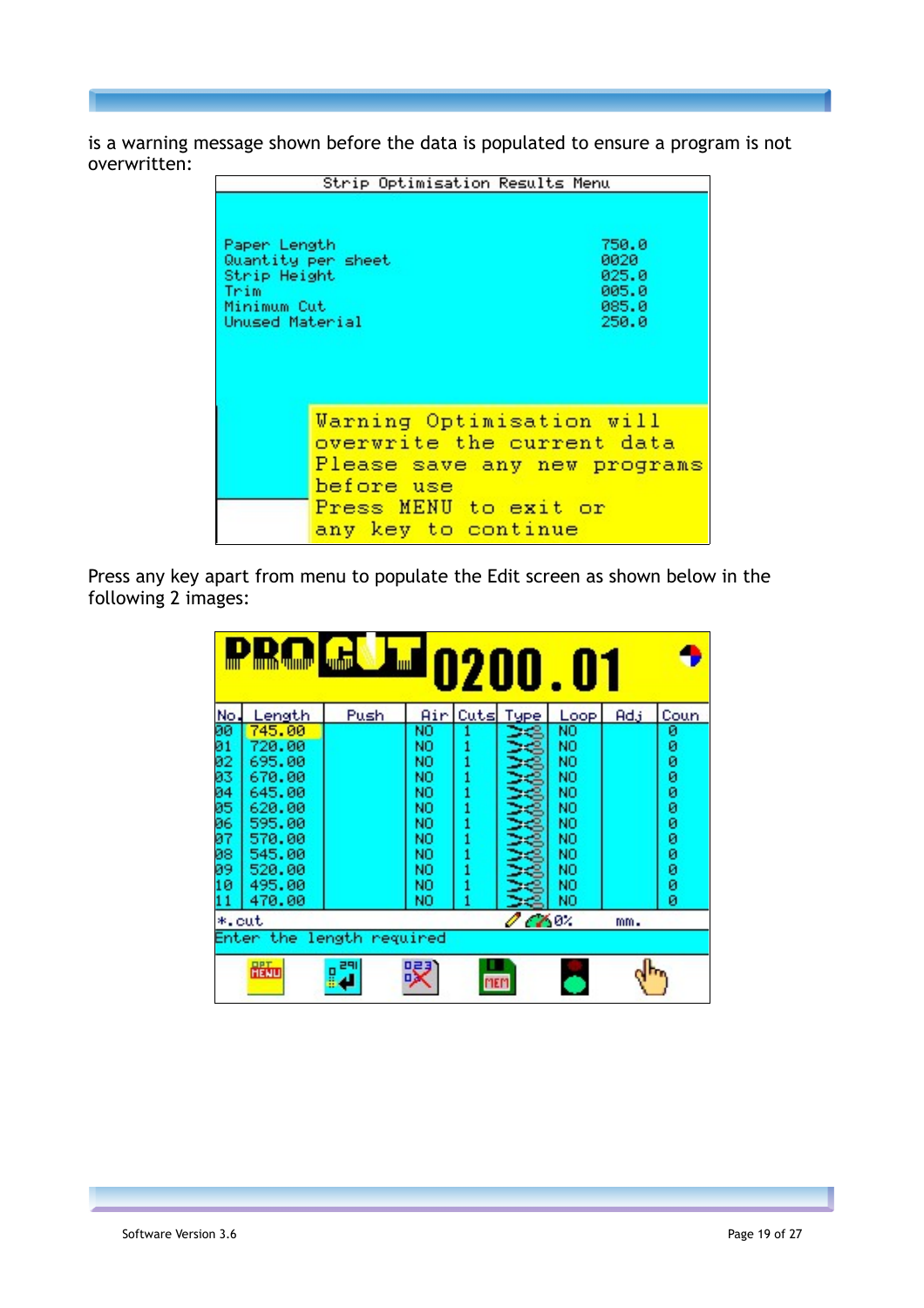|                                                                    | <b>ANT ANTINA VILLAGE</b>                                                                        | umu     | <b>IIII</b>                                                         |          |             | $^{1}$ 0200.01                                           |     |                                                |  |
|--------------------------------------------------------------------|--------------------------------------------------------------------------------------------------|---------|---------------------------------------------------------------------|----------|-------------|----------------------------------------------------------|-----|------------------------------------------------|--|
| No                                                                 | Length                                                                                           | Push.   |                                                                     | Air Cuts | <b>Type</b> | Loop.                                                    | Adj | Coun                                           |  |
| 2<br>13<br>14<br>15<br>16<br>7<br>18<br>19<br>20<br>21<br>22<br>23 | 445.00<br>420.00<br>395.00<br>370.00<br>345.00<br>320.00<br>295.00<br>270.00<br>245.00<br>245.00 | 085.00  | NO<br>NO<br>NO<br>NO<br>NO<br>NO.<br>NO.<br>NO<br>NO.<br><b>YES</b> | ø        |             | NO<br>NO<br>NO<br>NO<br>NO<br>NO<br>NO<br>NO<br>NO<br>NO |     | ø<br>ø<br>ø<br>ø<br>ø<br>ø<br>ø<br>ø<br>ø<br>ø |  |
| $*.$ out                                                           |                                                                                                  |         |                                                                     |          | 0.68        |                                                          | mm. |                                                |  |
|                                                                    | Enter the length required                                                                        |         |                                                                     |          |             |                                                          |     |                                                |  |
|                                                                    | Hillo                                                                                            | 29<br>g | 吧                                                                   | man      |             |                                                          |     |                                                |  |

As you can see the last line has been added automatically and is a pushout command with air.

Once the user is used to using this feature it can be used as the start for many programs and then modified as needed for paper rotation and trimming.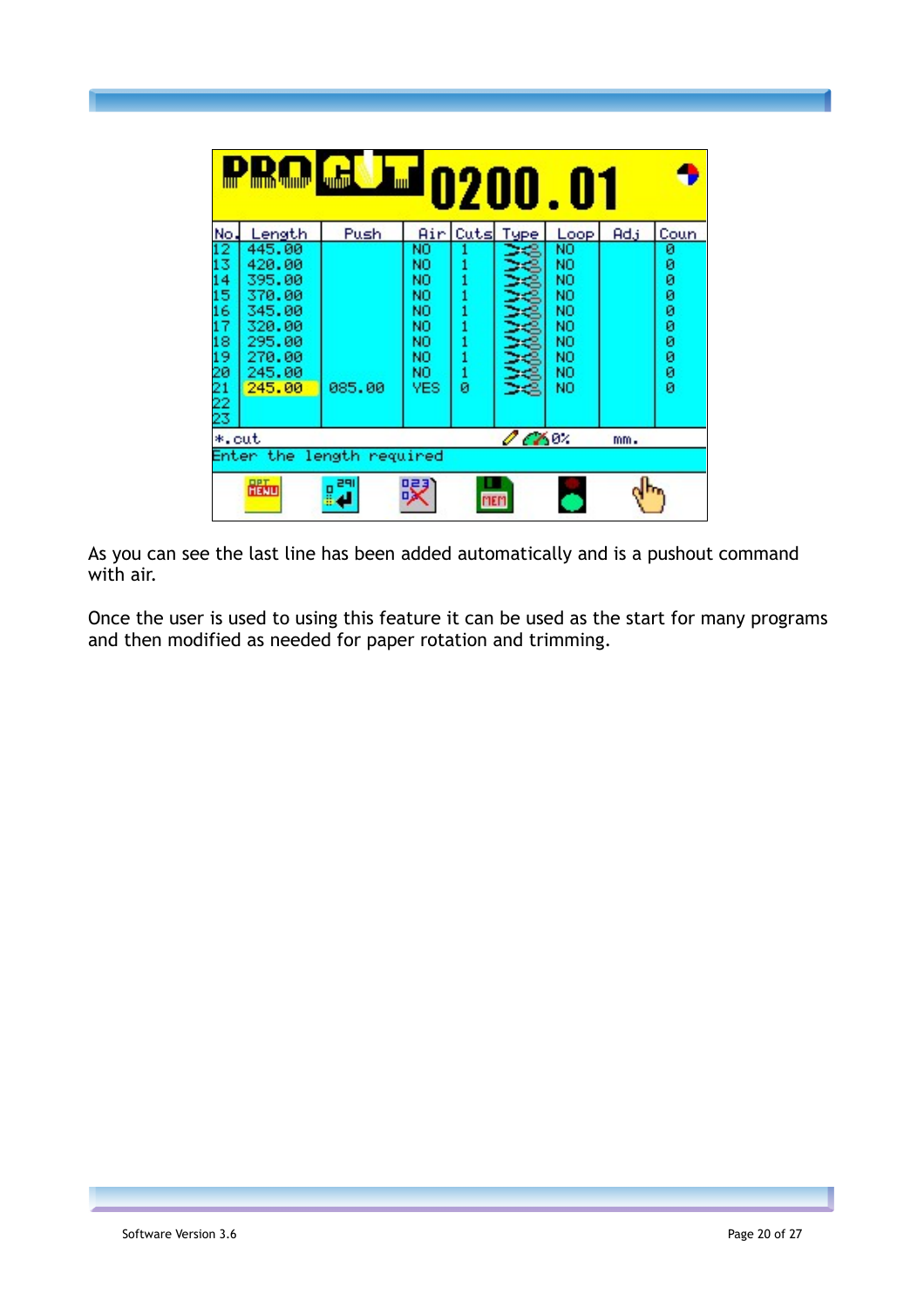# <span id="page-20-1"></span>**Save Position**

This function will allow the user to save the current position showing on screen in to the length where the cursor is located at the time. This allow the user to make small corrections to the program using the hand wheel or manual mode.

|                                                                      | <b>ANT ANTIDA VILADELE</b> | umu<br>Save Current Position | шı               |                    |    |                               |                 |                  |
|----------------------------------------------------------------------|----------------------------|------------------------------|------------------|--------------------|----|-------------------------------|-----------------|------------------|
| No.                                                                  | Cancel                     |                              |                  |                    |    |                               | Ad <sub>3</sub> | Coun             |
| 00<br>Ø1<br>02<br>03<br>04<br>05<br>06<br>07<br>08<br>09<br>10<br>-1 | 200.00<br>300.00<br>400.00 | 090.00                       | YES<br>YES<br>NO | 5<br>$\frac{1}{1}$ | 32 | NO<br>NO<br><b>YES</b><br>NO. |                 | ø<br>ø<br>ø<br>ø |
| *.cut                                                                |                            |                              |                  |                    |    | 6604                          | mm.             |                  |
|                                                                      | Enter the length required  |                              |                  |                    |    |                               |                 |                  |
|                                                                      | Hitu                       | <b>Page</b>                  | 焽                |                    |    |                               |                 |                  |

<span id="page-20-0"></span>

By selecting this option, a pop up menu will appear showing 2 options: Delete a line or Insert a line. Select the option required by using the arrow keys and pressing enter.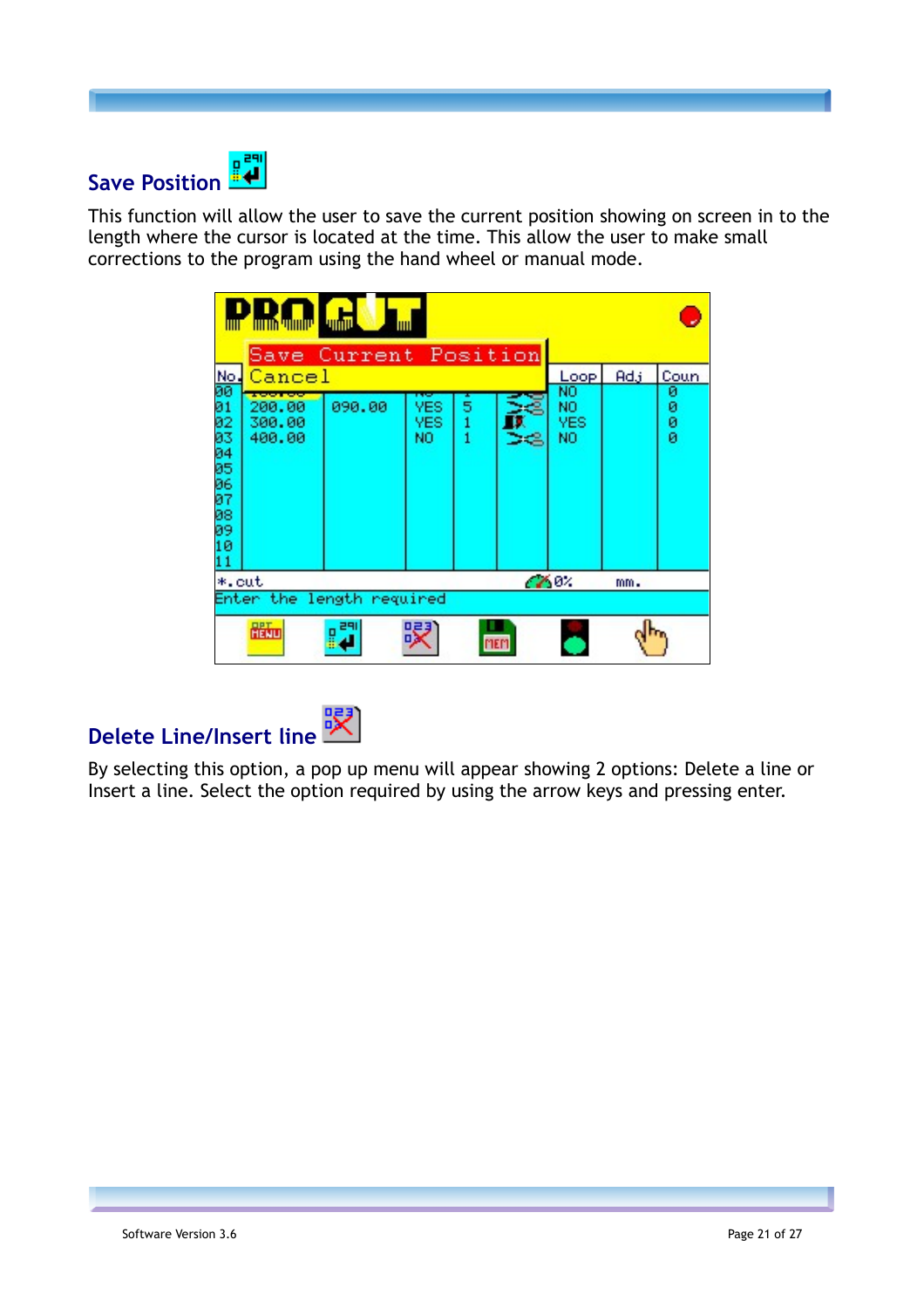| ШT                                                                          | <b>MITTIN WITHIN</b><br>Delete the line     | <b>VIMIN</b>     | IIII             |                    |                   |                                |            |                     |
|-----------------------------------------------------------------------------|---------------------------------------------|------------------|------------------|--------------------|-------------------|--------------------------------|------------|---------------------|
| No.<br>00<br>01<br>02<br>03<br>04<br>05<br>06<br>07<br>08<br>09<br>10<br>11 | Insert<br>---<br>200.00<br>300.00<br>400.00 | a line<br>090.00 | YES<br>YES<br>NO | uts<br>5<br>1<br>1 | <b>Tupe</b><br>34 | Loop<br>NO<br>NO<br>YES<br>NO. | <b>Adj</b> | Coun<br>ø<br>8<br>ø |
| 6604<br>$*.$ cut<br>mm.<br>Enter the length required                        |                                             |                  |                  |                    |                   |                                |            |                     |
|                                                                             | Hitu                                        | 291<br>g         | 明月               |                    | MEM               |                                |            |                     |

Inserting a line will duplicate the line where the cursor is, then the operator will have to edit it to the desired position.

## <span id="page-21-0"></span>**Memory Menu**

By selecting this option the user goes to the memory menu. From the memory menu the user can save files, retrieve files, and delete files. Please refer to page [26](#page-25-3) for more information.

|                                                                             | <b>THE DESIGNATION</b><br>Load a ProCut File                           | <b>umu</b> |    |  |                                         |                 |                     |
|-----------------------------------------------------------------------------|------------------------------------------------------------------------|------------|----|--|-----------------------------------------|-----------------|---------------------|
| No.<br>00<br>01<br>02<br>03<br>04<br>05<br>06<br>07<br>08<br>09<br>10<br>11 | Save existing file Type<br>Save file as<br>Start New Project<br>400.00 |            | ĸи |  | Loop.<br>NO<br>NO.<br><b>YES</b><br>NO. | Ad <sub>3</sub> | Coun<br>ø<br>0<br>ø |
| *.cut                                                                       | Enter the length required                                              |            |    |  | 280.                                    | mm.             |                     |
|                                                                             |                                                                        |            |    |  |                                         |                 |                     |
|                                                                             | 嚴                                                                      | <b>REA</b> | 焽  |  |                                         |                 |                     |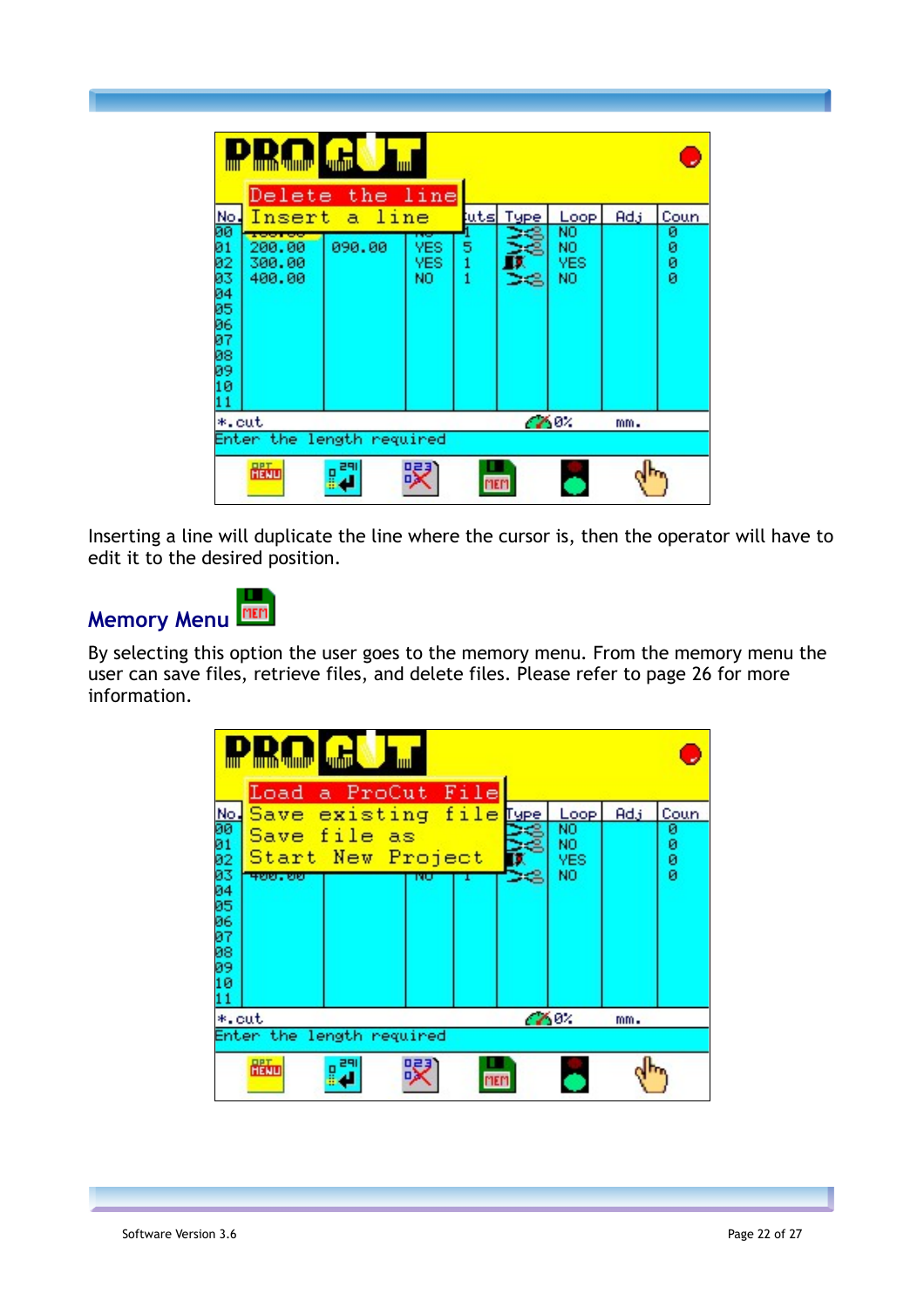<span id="page-22-2"></span>

Pressing Run (automatic mode) will start execution of the program. A Warning prompt will be shown which avoids unintentional start up, press F7 to continue.

|                                        | <u>TIITTIIN YIITIITTI</u> | <u> Motion Startup Warning</u>                                                                                                                                                                              |                              |     |                          |        |     | 100% |  |
|----------------------------------------|---------------------------|-------------------------------------------------------------------------------------------------------------------------------------------------------------------------------------------------------------|------------------------------|-----|--------------------------|--------|-----|------|--|
| No<br>001023<br>04                     | button to abort!          | <u>Please ensure that the machine</u><br><u>is in a safe condition to start &amp; </u><br>the table is clear of debris and<br>everyone is clear of moving parts<br><u>Press F7 to continue or any other</u> | .oop<br><b>lg</b><br>G<br>NО | Ada | Coun<br>ø<br>ø<br>ø<br>ø |        |     |      |  |
| 05<br>06<br>07<br>08<br>09<br>10<br>11 |                           |                                                                                                                                                                                                             |                              |     |                          |        |     |      |  |
| $*.$ cut                               |                           |                                                                                                                                                                                                             |                              |     |                          | CZ 07. | mm. |      |  |
|                                        | Enter the length required |                                                                                                                                                                                                             |                              |     |                          |        |     |      |  |
|                                        |                           |                                                                                                                                                                                                             |                              |     |                          |        |     |      |  |

To stop the machine press the MENU key or the stop button

When the program starts executing, the following running controls are shown on the icons section:



## <span id="page-22-1"></span>**Previous Cut**

This control allows the operator to move the backgauge to the Previous cut location in order to repeat a cut or cuts.

<span id="page-22-0"></span>

This option allows the operator to move the backgauge to the Next cut location in order to skip one or more cuts.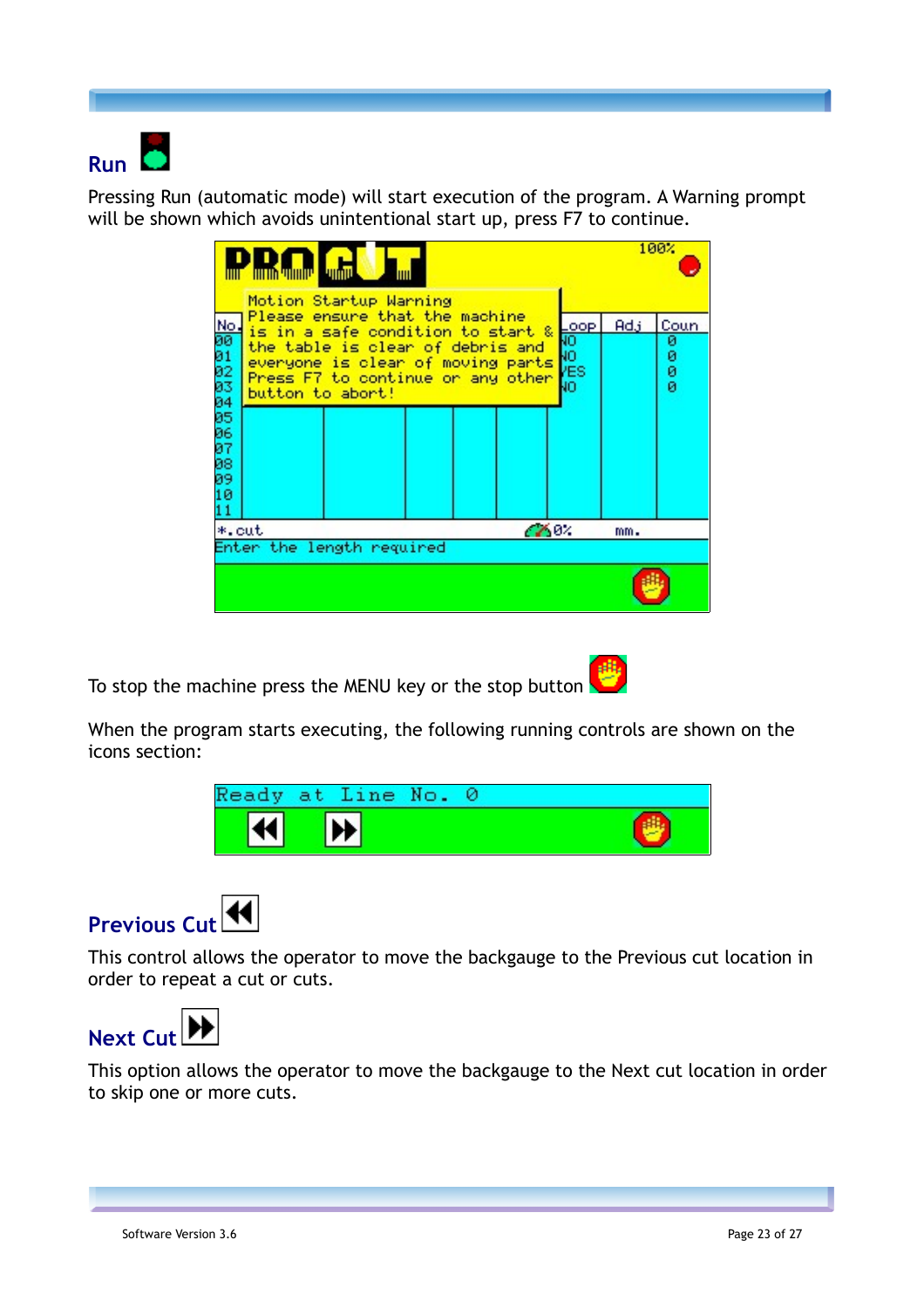<span id="page-23-1"></span>

This option will stop the execution of the program.

<span id="page-23-0"></span>**Manual Mode** 



A pull down menu will appear when selecting this function with the two options shown below, scroll using the arrow keys and press ENTER

|                                                                      | <b>ANTIN TANALOGIE</b><br>Run- | umu<br>From Cursor |                         |             |             |                       |                 |                  |  |
|----------------------------------------------------------------------|--------------------------------|--------------------|-------------------------|-------------|-------------|-----------------------|-----------------|------------------|--|
| No.                                                                  |                                | Run Manually       |                         | luts        | <u>Type</u> | Loop                  | Ad <sub>3</sub> | Coun             |  |
| 90<br>Ø1<br>02<br>03<br>04<br>05<br>06<br>07<br>08<br>09<br>10<br>11 | 200.00<br>300.00<br>400.00     | 090.00             | YES<br><b>YES</b><br>NO | 5<br>1<br>1 | œ           | NO<br>NO<br>YES<br>NO |                 | ø<br>ø<br>ø<br>ø |  |
| $*$ , cut                                                            |                                |                    |                         |             |             | 6604                  | mm.             |                  |  |
|                                                                      | Enter the length required      |                    |                         |             |             |                       |                 |                  |  |
|                                                                      | Hillo                          | <b>PERIT</b>       | 焽                       |             |             |                       |                 |                  |  |

Following selection of one option the following screen will be displayed:

|                      | <b>AND AN AN AN AN AN AN AN AN</b>   | umu  |                |               |             | <b>JO 300.02</b>       |                 | 100 <sub>7</sub> |
|----------------------|--------------------------------------|------|----------------|---------------|-------------|------------------------|-----------------|------------------|
| No<br>00123456789011 | Length<br>100.00<br>500.00<br>800.00 | Push | NO<br>NO<br>NO | Air Cuts<br>1 | <b>Type</b> | Loop<br>NO<br>NO<br>NO | Ad <sub>3</sub> | Coun<br>ø<br>ø   |
| $*.$ cut             |                                      |      |                |               |             | 6604                   | mm.             |                  |
|                      |                                      |      |                |               |             |                        |                 |                  |
|                      |                                      |      |                |               |             | mmmm                   |                 |                  |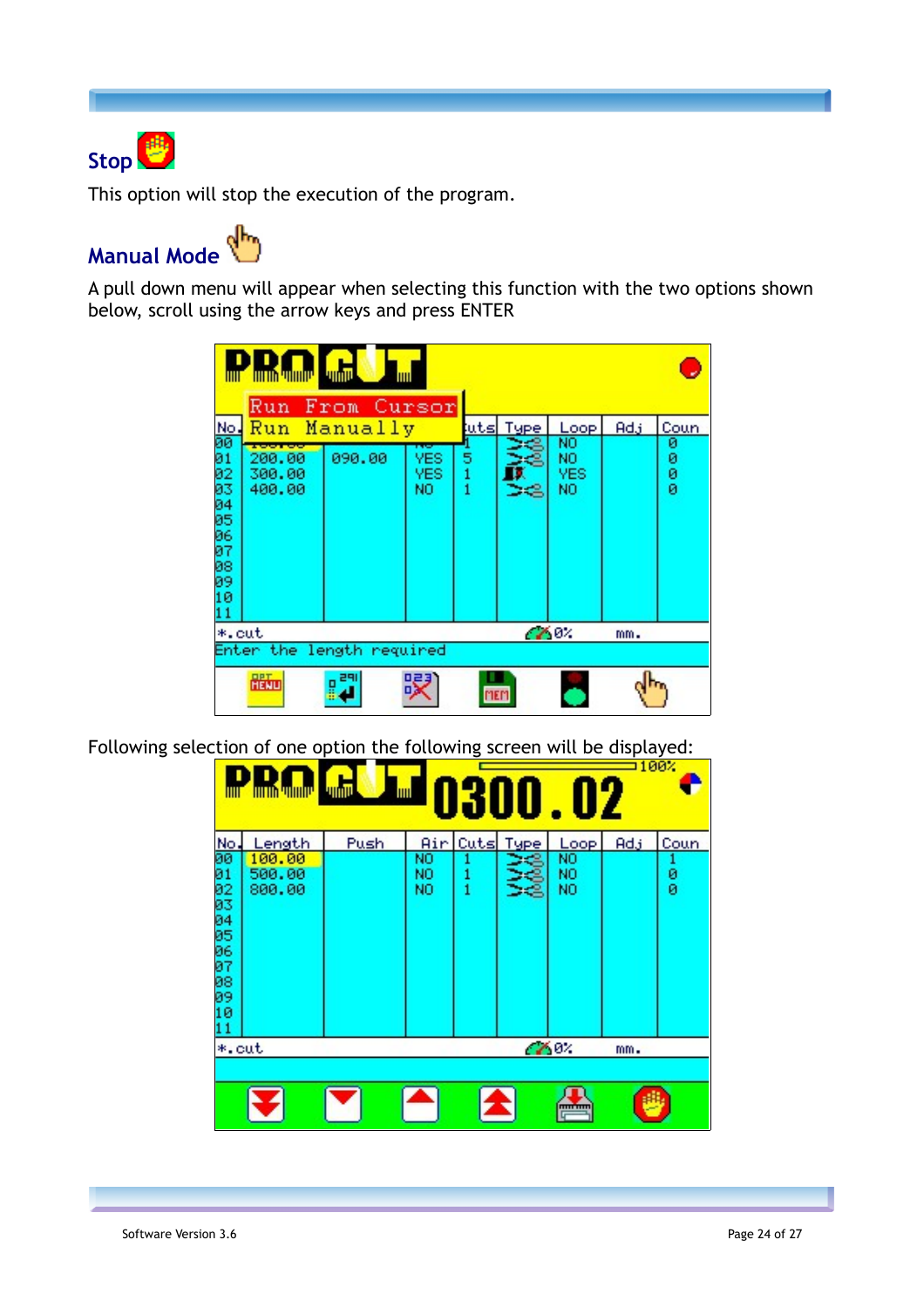#### <span id="page-24-6"></span>**GoTo**

This option will be activated when using the manual run option. There is no box or menu to call up, just start typing the desired length using the number keys and press the ENTER key to move to that position.

By pressing the '+' or '-' keys and then a number, the backgauge will add or subtract the number to the current position.

<span id="page-24-5"></span>

This control is to move the backgauge forward at the speed set up in the speed settings "Jog speed". The maximum speed is 35% of the maximum speed.

<span id="page-24-4"></span>

This control is to move the backgauge forward at a slow fixed speed.

<span id="page-24-3"></span>

This control is to move the backgauge in the reverse direction at the speed set up in the speed settings "Jog speed". The maximum speed is 35% of the maximum speed.

<span id="page-24-2"></span>

This control is to move the backgauge in the reverse direction at a slow fixed speed.

<span id="page-24-1"></span>

This control is to help the operator to push the paper out.

<span id="page-24-0"></span>

To stop manual mode at any time press the MENU key or the Stop button.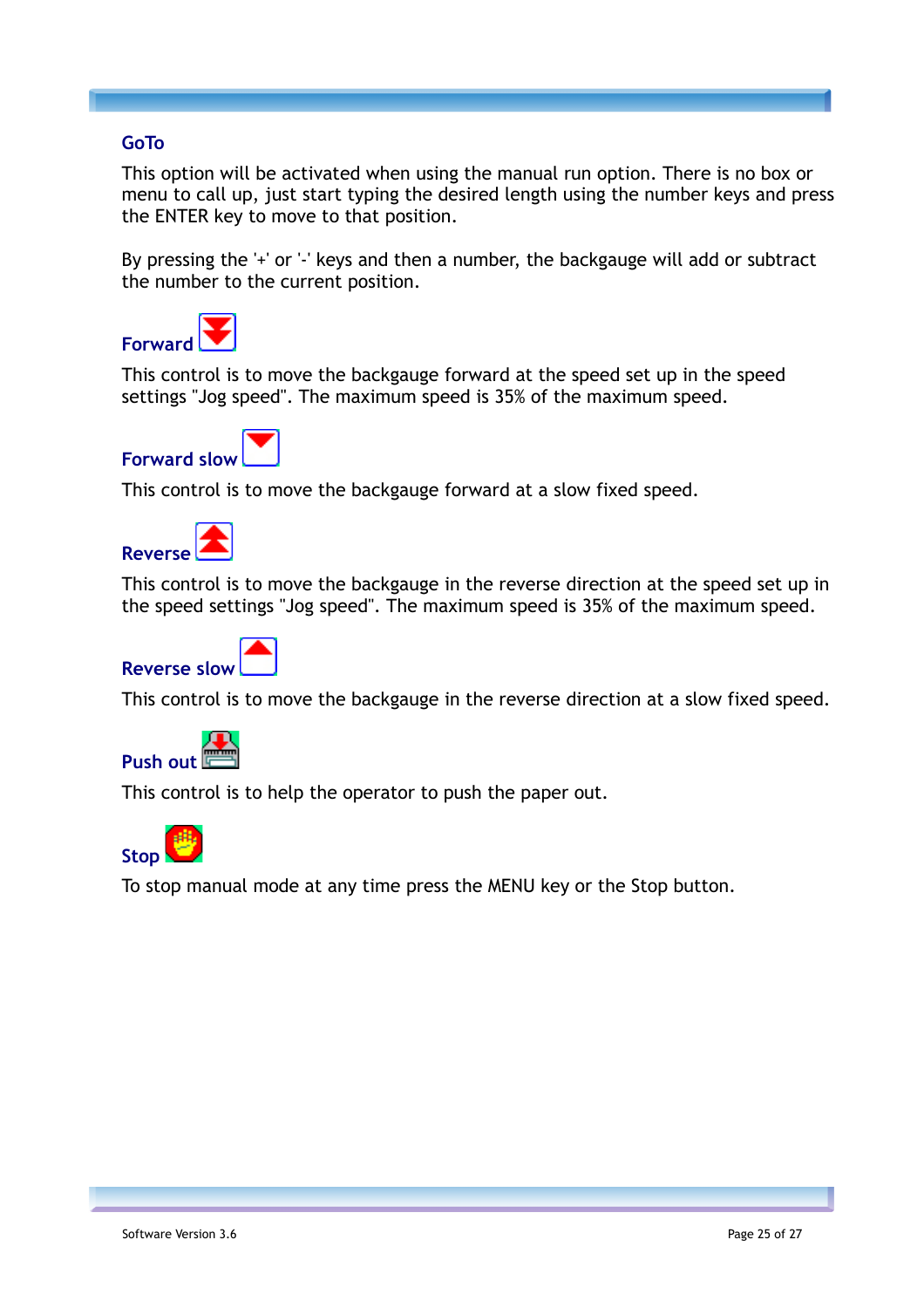#### <span id="page-25-3"></span>**Memory Menu**

The controller's memory can store up to 200 programs of up to 1000 cuts long, the memory menu is shown below:

|                                                                                                                                     | <b><u> Allin Alling</u></b><br>Load a ProCut File                      | umu        |   |  |  |                                        |                 |                     |
|-------------------------------------------------------------------------------------------------------------------------------------|------------------------------------------------------------------------|------------|---|--|--|----------------------------------------|-----------------|---------------------|
| $\begin{array}{c}\n\text{No.} \\ \hline\n\text{00} \\ \text{01}\n\end{array}$<br>02<br>03<br>04<br>05<br>06<br>07<br>08<br>09<br>10 | Save existing file Type<br>Save file as<br>Start New Project<br>488.00 |            |   |  |  | Loop.<br>NO<br>NO<br><b>YES</b><br>NO. | Ad <sub>3</sub> | Coun<br>ø<br>0<br>ø |
| *.cut                                                                                                                               |                                                                        |            |   |  |  | 6601                                   | mm.             |                     |
|                                                                                                                                     | Enter the length required                                              |            |   |  |  |                                        |                 |                     |
|                                                                                                                                     | 嚴加                                                                     | <b>REA</b> | 焽 |  |  |                                        |                 |                     |

#### <span id="page-25-2"></span>**Start new project**

Using the arrow keys "Start new project" from the menu and press ENTER. The controller will respond with a prompt "Clear data?", select "OK". This will clear the Edit/Create screen. If you have not saved the program that was open, a message asking you if you want to save the program will appear.

#### <span id="page-25-1"></span>**Save existing file**

Save, as the name suggests, is used to save an existing product. Normally this involves updating an existing product. If save is used when the message bar is indicating that the selected file has not been named the system will not allow you to save the file. For that you have to use the "Save new file" option.

#### <span id="page-25-0"></span>**Save file as**

Save file as, is used to save a new product to the memory or to copy an existing product to a new file name. Enter the new file name then press ENTER to complete the command or to abort the save press MENU. If the name entered is already in use the system will display an error message telling the user the name is already in use. Aborting the save at this stage will leave the memory unchanged with the file not saved.